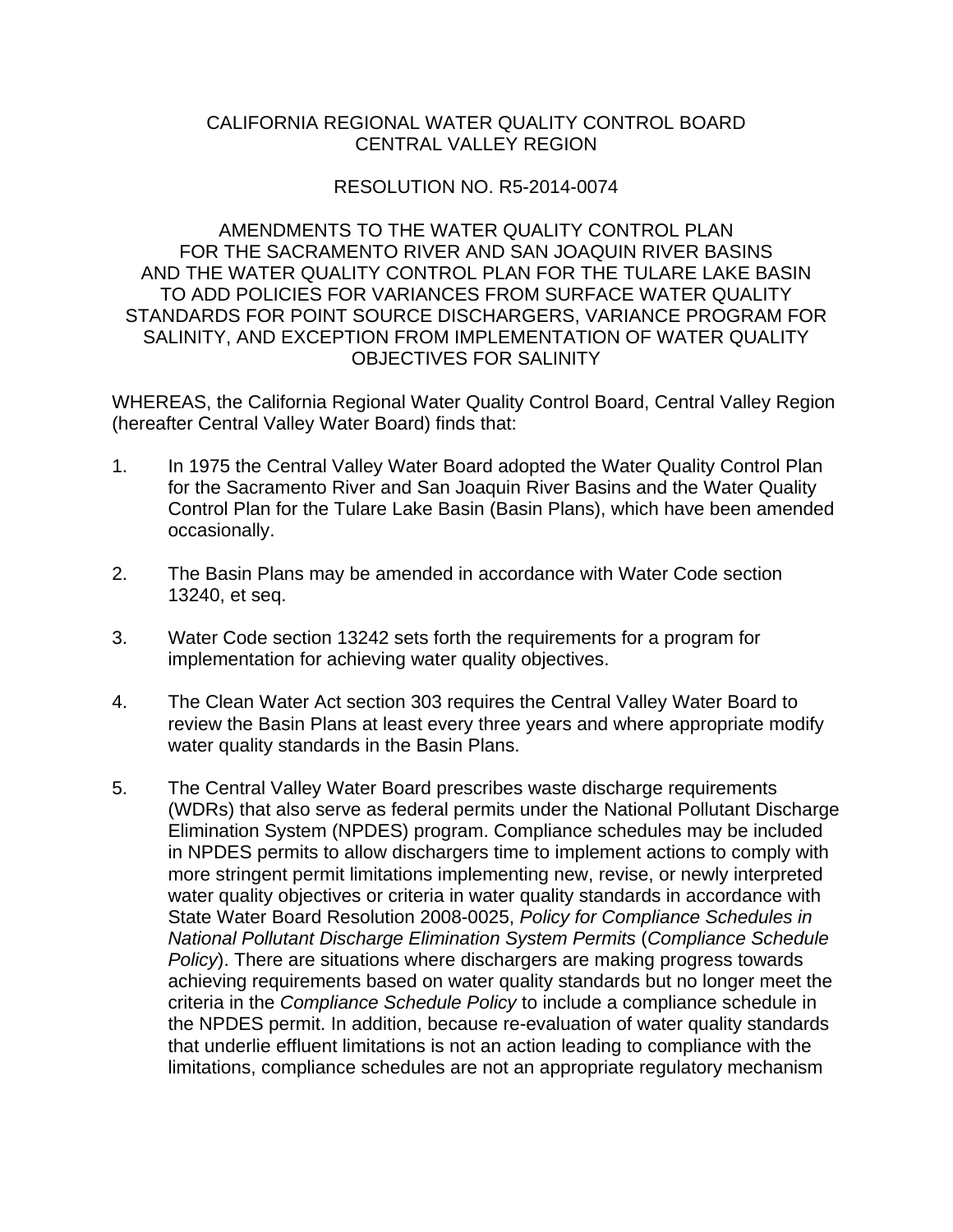when the water quality standards may be revised so that the more stringent permit limitations are no longer applicable.

- 6. Guidance from the U. S. Environmental Protection Agency (USEPA) indicates that a water quality standards variance, as referenced in 40 Code of Federal Regulations section 131.13, can be used to provide a mechanism by which NPDES permits can be written where discharger compliance with the underlying water quality standards is demonstrated to be infeasible at the present time within the meaning of 40 Code of Federal Regulations section 131.10(g).
- 7. The Central Valley Water Board and State Water Board, working with a stakeholder coalition, are developing comprehensive salinity and nutrient management plan(s) (SNMPs) for the Central Valley. The Central Valley Salinity Alternatives for Long-Term Sustainability (CV-SALTS) is the stakeholder coalition working on a strategic initiative to address problems with salinity and nitrates in the surface waters and groundwaters of the Central Valley. The long-term plan(s) developed under CV-SALTS will identify future management measures aimed at the regulation of major sources of salt, and could include revision of certain beneficial use designations and/or current salinity standards. Under the umbrella of CV-SALTS, implementation of the SNMPs will provide appropriate and reasonable protection of beneficial uses. In addition, the State Water Board is currently reviewing the southern Delta salinity objectives included in the Bay-Delta Plan and will consider various options, including revision of those salinity objectives.
- 8. The need exists to set current permit limitations at a level that protects water quality but that does not compel the irretrievable commitment of major resources in advance of completion of the SNMPs. A variance from surface water quality standards for salinity is an appropriate option for addressing this situation where comprehensive region-wide salinity management plans are under development. Since a variance only applies for dischargers subject to NPDES permits, an exception is an appropriate option for dischargers subject to WDRs and conditional waivers.
- 9. The Central Valley Water Board has prepared draft amendments which establish authority for the Board to grant water quality standards variances to dischargers for non-priority pollutants. The draft amendments also include a salinity variance program that provides a multiple discharger variances for publicly owned treatment works (POTW) that are experiencing challenges to meeting water quality based effluent limitations for the same pollutant for the same reason. For consistency, the amendments also provide an exception program that is consistent with the concept of a variance for dischargers subject to WDRs and conditional waivers.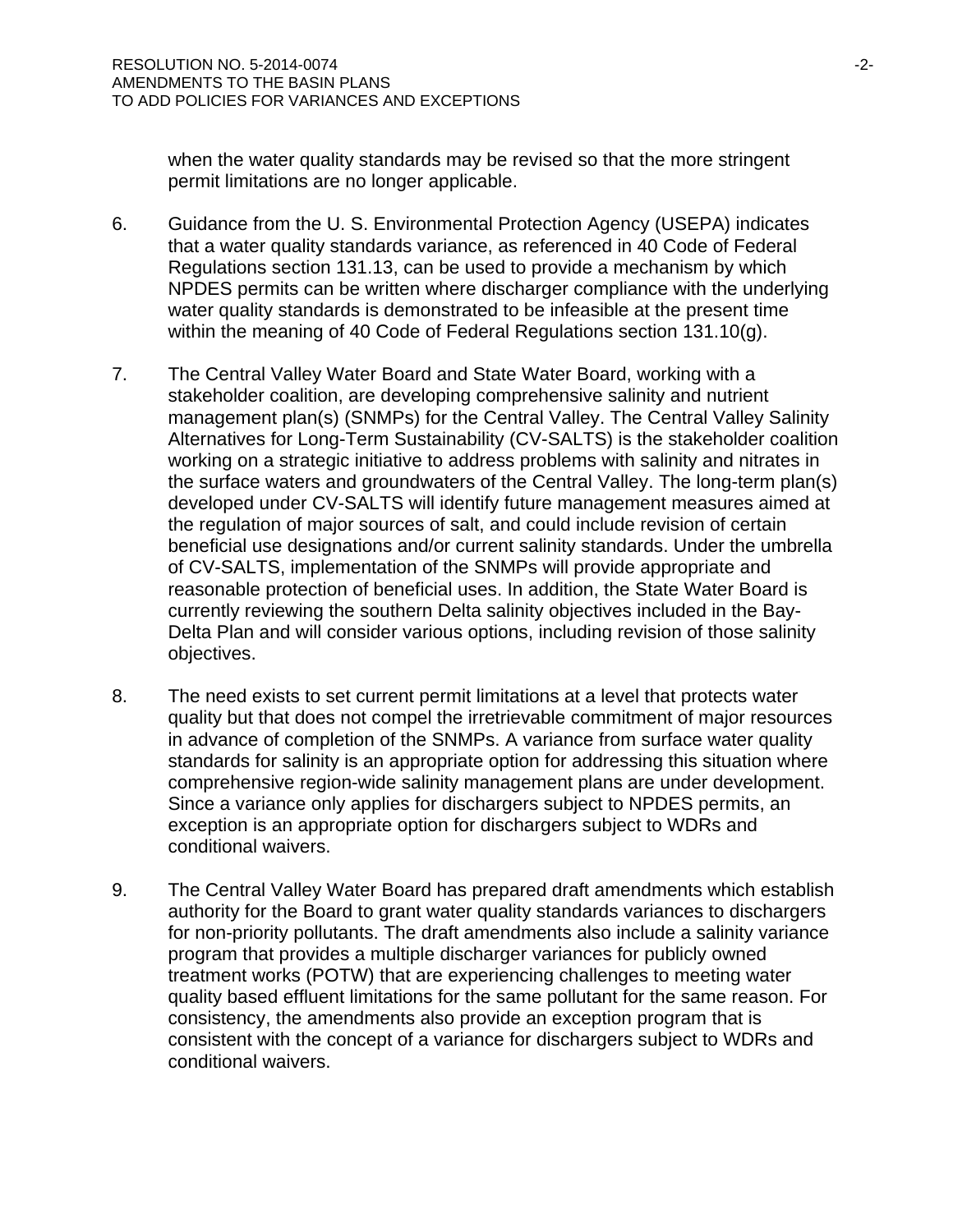- 10. The proposed amendments will revise Basin Plan Chapter IV (Implementation) in both Basin Plans to add a Variance Policy for Surface Waters, a Variance Program for Salinity Water Quality Standards, and an Exception to Discharge Requirements Related to the Implementation for Water Quality Objectives for Salinity. The proposed amendments will also revise provisions in the Tulare Lake Basin Plan to accommodate the new policies and programs.
- 11. Central Valley Water Board staff developed a draft staff report and draft Basin Plan Amendments for independent, external scientific peer review in July 2013 in accordance with Health and Safety Code Section 57004. The draft staff report and amendments have been changed to conform to the recommendations of the peer reviewers or staff has provided sound rationale for why individual recommendations were not adopted.
- 12. The Central Valley Water Board finds that the scientific portions of the Basin Plan Amendments are based on sound scientific knowledge, methods, and practices in accordance with Health and Safety Code Section 57004.
- 13. The Central Valley Water Board finds that the proposed amendments are consistent with the State Water Resources Control Board (State Water Board) Resolution No. 68-16 and the federal Antidegradation Policy (40 CFR § 131.12) in that the amendments (i) consider maximum benefit to the people of the state, (ii) will not unreasonably affect present and anticipated beneficial use of waters, and (iii) will not result in water quality less than that prescribed in policies. The proposed amendments will delay implementation of reverse osmosis treatment technology while planning processes are in progress which may revise the water quality standards underlying the effluent limitations. Water quality improvements that would result from implementation of reverse osmosis technology are expected to be very small. The potential increased greenhouse gas emissions of implementing reverse osmosis technology coupled with the lack of water quality improvement are not consistent with the best interest of the people of the State. The proposed amendment will not unreasonably affect present and anticipated beneficial uses nor result in water quality less than described in applicable policies because the proposed amendments include requirements to maintain existing quality of water and the implementation of pollution prevention plans, Salinity Reduction Study Work Plans or salinity-based watershed management plans that are expected to result in water quality improvement. In addition, applicants will be required to participate in CV-SALTS to develop and implement SNMPs. The SNMPs are expected to include regulatory approaches that result in requirements which are commensurate with the water quality benefits that can be achieved through reasonable management actions by Central Valley communities and others. The proposed amendments allow setting an interim effluent limitation at a level higher than the current level of the constituent in the effluent to account for drought, water conservation or water recycling efforts. Such actions are of maximum benefit to the people of the state.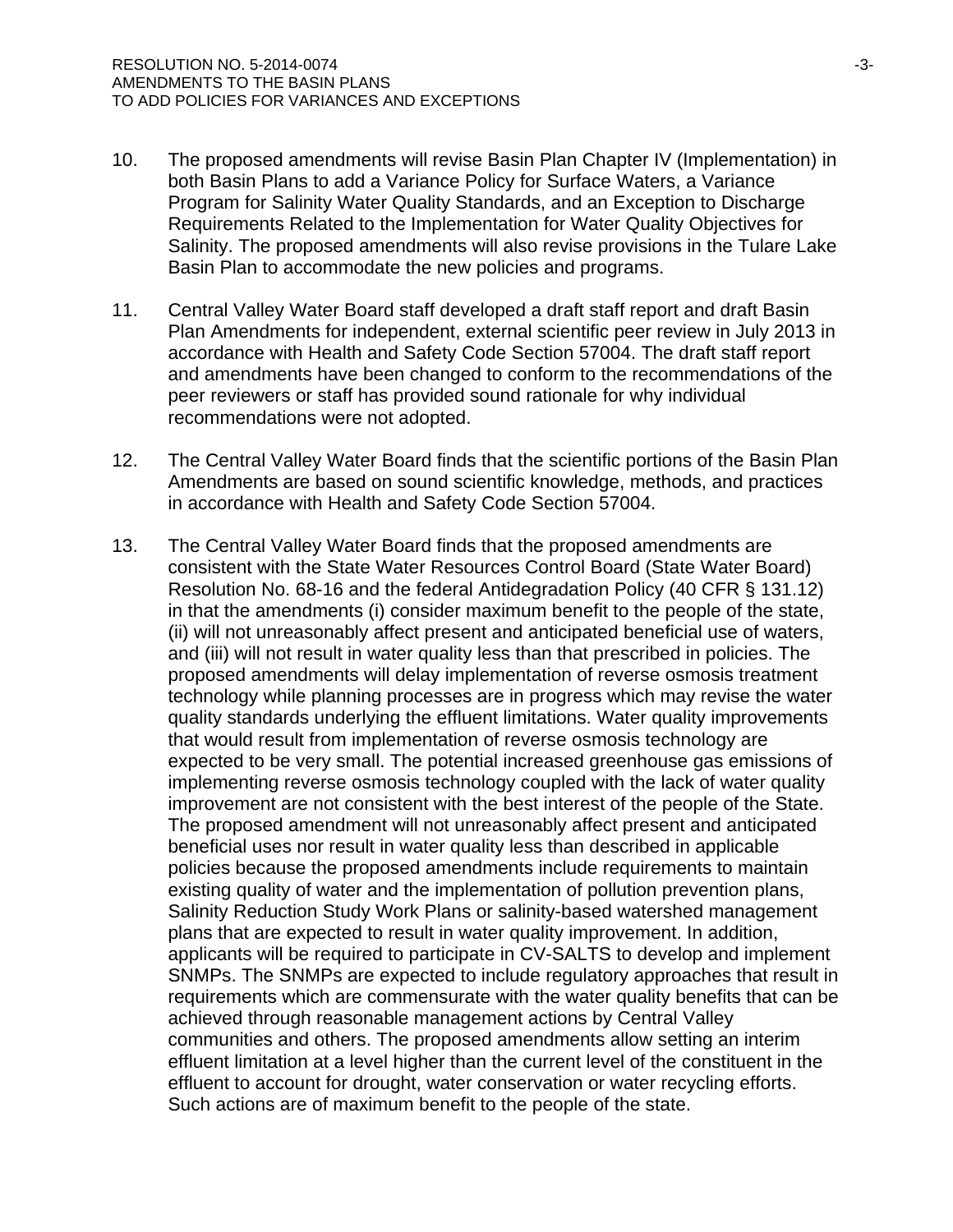- 14. The regulatory action proposed meets the "Necessity" standard of the Administrative Procedures Act, Government Code, section 11353, subdivision (b).
- 15. The basin planning process has been certified by the Natural Resources Agency as an exempt regulatory program because its process adequately fulfills the purposes of the California Environmental Quality Act (CEQA). The Central Valley Water Board is therefore exempt from CEQA's requirements to prepare an environmental impact report, negative declaration, or initial study (Public Resources Code, section 21000 et seq.) for the proposed amendments. Central Valley Water Board staff has prepared the required documentation for adoption of Basin Plan Amendments, including a completed environmental checklist and written report (Staff Report) prepared for the Board (Cal. Code Regs., tit. 23, § 3777; Pub. Res. Code §21080.5; Cal. Code Regs., tit. 14, §15251, subd. (g)).
- 16. The Central Valley Water Board staff held a CEQA scoping meeting on 24 June 2011 in Rancho Cordova and on 5 July 2011 in Fresno to receive comments on the draft amendment and to identify any significant issues that must be considered. A notice of the CEQA Scoping hearing was sent to interested parties including cities and counties with jurisdiction in or bordering the Central Valley.
- 17. Central Valley Water Board staff has prepared a draft amendment and a staff report dated March 2014. The staff report included a description of the proposed amendment and analysis of reasonable alternatives to the proposed amendment. The staff report included a conclusion that the amendments do not require and it is not reasonably foreseeable that the amendments would require the installation of pollution control equipment.
- 18. Central Valley Water Board staff completed an environmental checklist that concluded that the proposed amendment results in no effect, either individually or cumulatively, on fish, wildlife or the environment.
- 19. Central Valley Water Board staff has circulated a Notice of Public Hearing, Notice of Filing, a written staff report, and environmental checklist, and draft proposed amendments to interested individuals and public agencies, including persons having special expertise with regard to the environmental effects involved with the proposed amendment, for review and comment in accordance with state and federal environmental regulations (Wat. Code § 13245.; Cal. Code Regs., tit. 23, § 3775; 40 CFR §§ 25 and 131).
- 20. Responses to all comments have been prepared and the draft amendment, staff report and environmental checklist have been revised as appropriate in response to comments.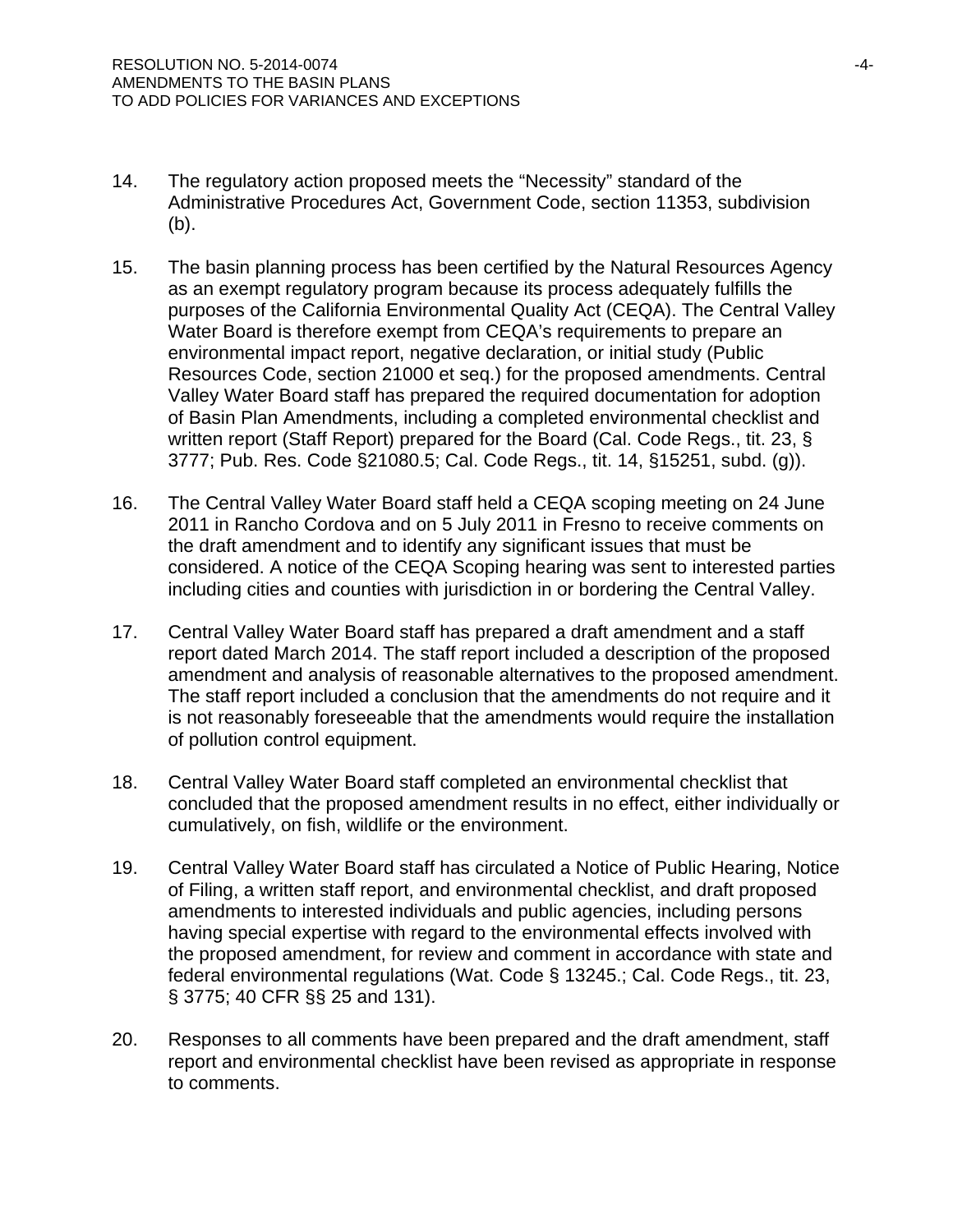- 21. The Central Valley Water Board held a public hearing on 6 June 2014, for the purpose of receiving testimony on the draft Basin Plan Amendments. Notice of the public hearing was sent to all interested persons and published in accordance with Water Code section 13244.
- 22. Based on the record as a whole, including the draft Basin Plan Amendments, the environmental document, accompanying written documentation, and public comments received, the Central Valley Water Board concurs with staff's conclusion that the amendments will result in no effect on fish, wildlife or the environment and therefore no mitigation measures are proposed.
- 23. The Basin Plan Amendments must be approved by the State Water Board, Office of Administrative Law (OAL), and the U. S. Environmental Protection Agency (USEPA). The proposed amendment becomes effective under State law after OAL approval and becomes effective under the federal Clean Water Act after USEPA approval.
- 24. The Central Valley Water Board finds that the amendment to the Basin Plan was developed in accordance with Water Code section 13240, et seq.

# **THEREFORE BE IT RESOLVED:**

- 1. The Central Valley Water Board hereby approves the substitute environmental documentation that has been prepared in conformity with CEQA regulations pertaining to Certified Regulatory Programs.
- 2. Pursuant to Water Code section 13240, et seq., the Central Valley Water Board, after considering the entire record, including oral testimony at the hearing, and any late revisions, hereby approves the staff report and adopts the amendments to the Basin Plans as set forth in Attachment 1.
- 3. The Executive Officer is directed to forward copies of the Basin Plan Amendments to the State Water Board in accordance with the requirements of Water Code section 13245.
- 4. The Central Valley Water Board requests that the State Water Board approve the Basin Plan Amendments in accordance with the requirements of Water Code sections 13245 and 13246 and forward it to OAL and the USEPA. The Central Valley Water Board specifically requests USEPA approval of all Basin Plan Amendment provisions that require USEPA approval.
- 5. If during its approval process the Central Valley Water Board staff, State Water Board or OAL determines that minor, non-substantive corrections to the language of the amendments are needed for clarity or consistency, the Executive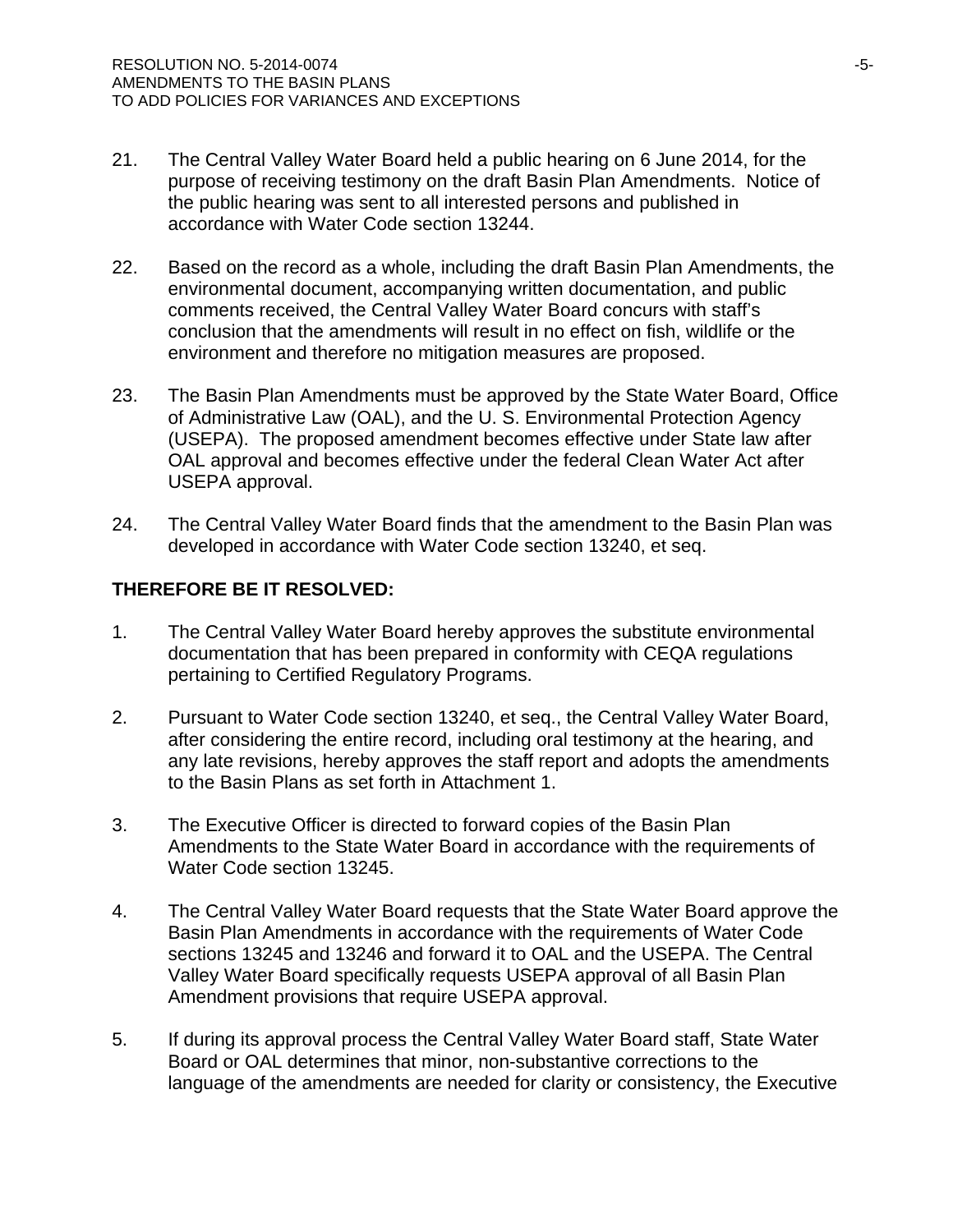Officer may make such changes, and shall inform the Central Valley Water Board of any such changes.

6. Following approval of the Basin Plan Amendments by the OAL, the Executive Officer shall file a Notice of Decision with the Secretary for Natural Resources in accordance with Public Resources Code section 21080.5, subsection (d)(2)(E), and California Code of Regulations, title 23, section 3781.

I, PAMELA C. CREEDON, Executive Officer, do hereby certify the foregoing is a full, true, and correct copy of a Resolution adopted by the California Regional Water Quality Control Board, Central Valley Region, on 6 June 2014.

> *Original signed by*  PAMELA C. CREEDON, Executive Officer

Attachments: Attachment 1: Amendments to the Water Quality Control Plan for the Sacramento River and San Joaquin River Basins and the Water Quality Control Plan for the Tulare Lake Basin to Add Policies for Variances from Surface Water Quality Standards for Point Source Dischargers, Variance Program for Salinity, and Exception from Implementation of Water Quality Objectives for Salinity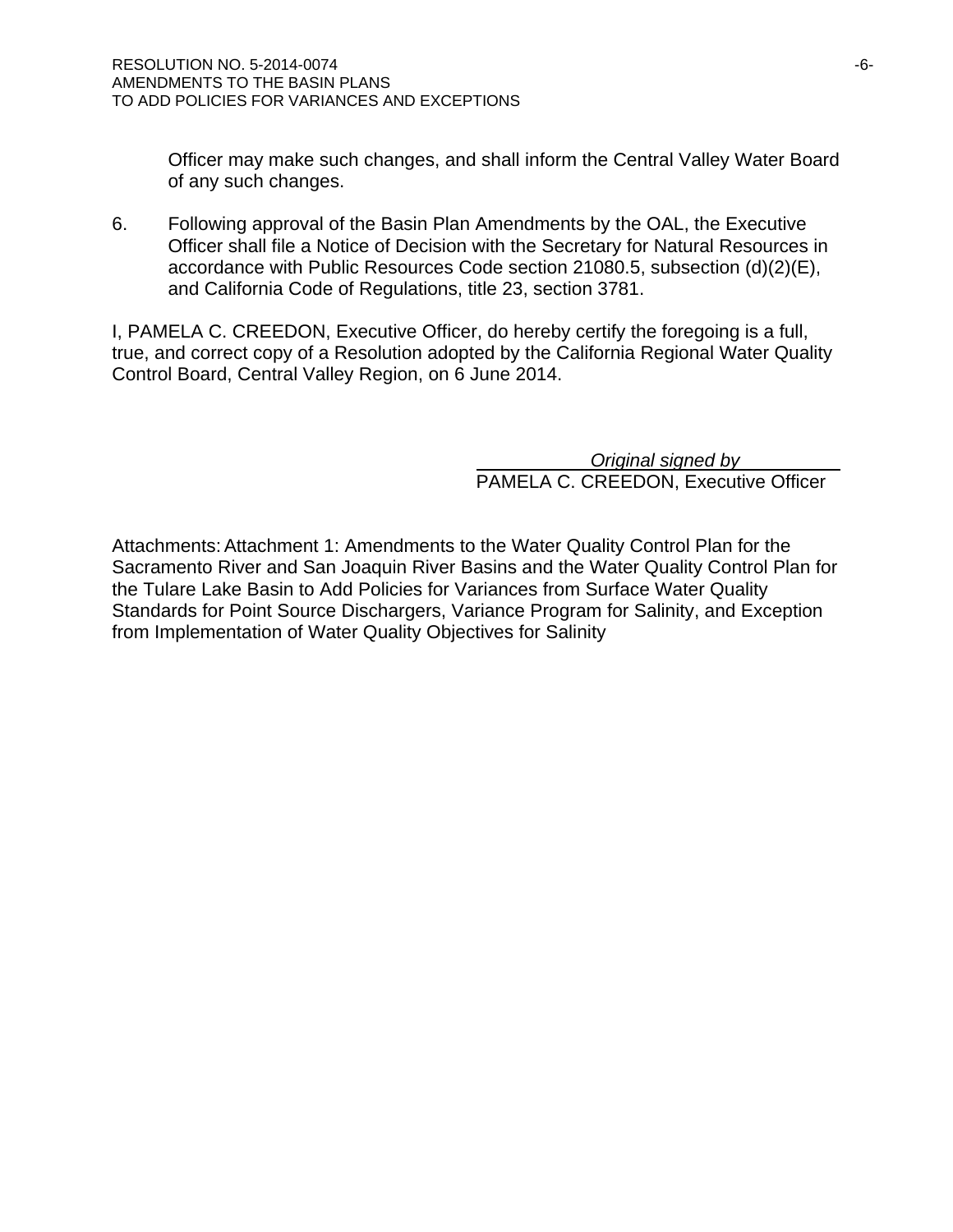# ATTACHMENT 1

## RESOLUTION NO. R5-2014-0074

# AMENDMENTS TO THE WATER OUALITY CONTROL PLAN FOR THE SACRAMENTO RIVER AND SAN JOAQUIN RIVER BASINS AND THE WATER QUALITY CONTROL PLAN FOR THE TULARE LAKE BASIN TO ADD POLICIES FOR VARIANCES FROM SURFACE WATER QUALITY STANDARDS FOR POINT SOURCE DISCHARGERS, VARIANCE PROGRAM FOR SALINITY, AND EXCEPTION FROM IMPLEMENTATION OF WATER QUALITY OBJECTIVES FOR SALINITY

The proposed changes to the Basin Plans are as follows. Text additions to the existing Basin Plan language are indicated by underline and text deletions are indicated by strikethrough. Entirely new policies are shown in their final format and are not underlined. Minor, non-substantive changes to the Basin Plan Amendment language made by the Central Valley Water Board's Executive Officer on 18 June 2015 are indicated by highlighted double underline and highlighted double strikethrough. Revise Basin Plan sections as follows:

## **Revise Chapter II, Existing and Potential Beneficial Uses, page II-1.00 for both Basin Plans as follows:**

Beneficial use designation (and water quality objectives, see Chapter III, or variance of a water quality standard, see Chapter IV) must be reviewed at least once during each three-year period for the purpose of modification as appropriate (40 C.F.R. 131.20).

## **Revise Chapter IV, Implementation, of the Sacramento/San Joaquin Rivers Basin Plan under "Control Action Considerations of the Central Valley Regional Water Board, Policies and Plans", as follows:**

The following *are the Regional Water Board's* policies were adopted, or are hereby adopted, by the Regional Water Board. The first four policies were adopted as part of the 1975 Basin Plan. Items 7 through 11 are new policies: *to protect water quality in the Central Valley.*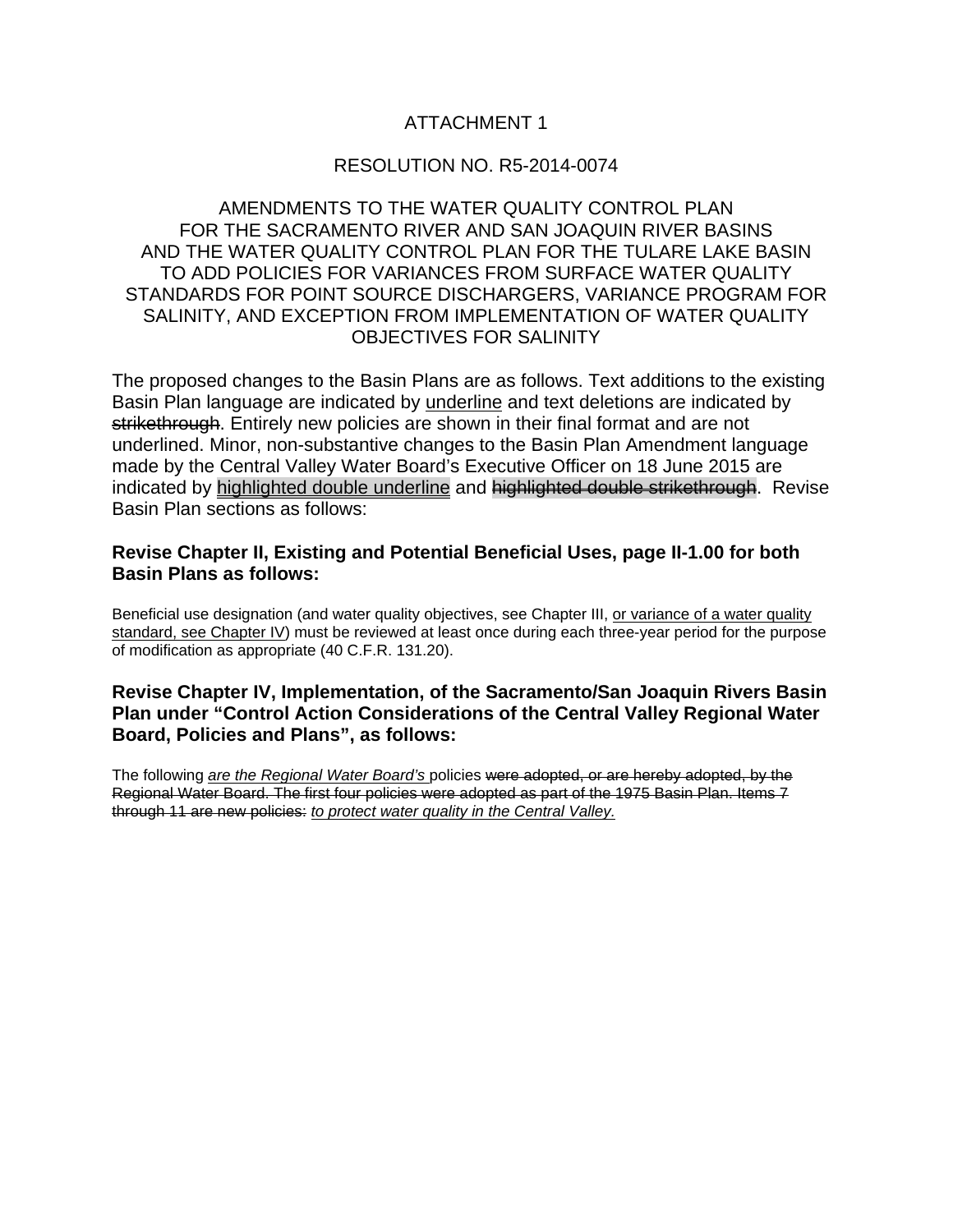# **Revise Chapter IV, Implementation, under "Policies and Plans of the Control Action Considerations of the Central Valley Regional Water Board" starting on page IV-14.00 of the Sacramento/San Joaquin Rivers Basin Plan, and under the "Nature of Control Actions Implemented by the Regional Water Board" starting on page IV-19 of the Tulare Lake Basin Plan, to add the following new policy:**

### *Variance Policy for Surface Waters*

As part of its state water quality standards program, states have the discretion to include variance policies. (40 C.F.R., §131.13.) This policy provides the Regional Water Board with the authority to grant a variance from application of water quality standards under certain circumstances.

### I. Variances from Surface Water Quality Standards for Point Source Dischargers

A. A permit applicant or permittee subject to an NPDES permit may apply to the Regional Water Board for a variance from a surface water quality standard for a specific constituent(s), as long as the constituent is not a priority toxic pollutant identified in 40 C.F.R., §131.38(b)(1) $\leftrightarrow$ temperature. A permit applicant or permittee may not apply to the Regional Water Board for a variance from a surface water quality standard for temperature. The application for such a variance shall be submitted in accordance with the requirements specified in section II of this Policy. The Central Valley Water Board may adopt variance programs that provide streamlined approval procedures for multiple dischargers that share the same challenges in achieving their water quality based effluent limitation(s) (WQBELs) for the same pollutant(s). The *Variance Program for Salinity Water Quality Standards* in section III, below, is a multiple discharger variance program. Permittees that qualify for the *Variance Program for Salinity Water Quality Standards* by meeting the criteria in section III.A. may submit a salinity variance application in accordance with the requirements specified in section III of this Policy.

- B. The Regional Water Board may not grant a variance if:
	- (1) Water quality standards addressed by the variance will be achieved by implementing technology-based effluent limitations required under sections 301(b) and 306 of the Clean Water Act, or
	- (2) The variance would likely jeopardize the continued existence of any endangered species under section 4 of the Endangered Species Act or result in the destruction or adverse modification of such species' critical habitat.

C. The Regional Water Board may approve all or part of a requested variance, or modify and approve a requested variance, if the permit applicant demonstrates a variance is appropriate based on at least one of the six following factors:

- (1) Naturally occurring pollutant concentrations prevent the attainment of the surface water quality standard; or
- (2) Natural, ephemeral, intermittent, or low flow conditions or water levels prevent the attainment of the surface water quality standard, unless these conditions may be compensated for by the discharge of sufficient volume of effluent discharges without violating state water conservation requirements to enable surface water quality standards to be met; or
- (3) Human caused conditions or sources of pollution prevent the attainment of the surface water quality standard and cannot be remedied or would cause more environmental damage to correct than to leave in place; or
- (4) Dams, diversions, or other types of hydrologic modifications preclude the attainment of the surface water quality standard, and it is not feasible to restore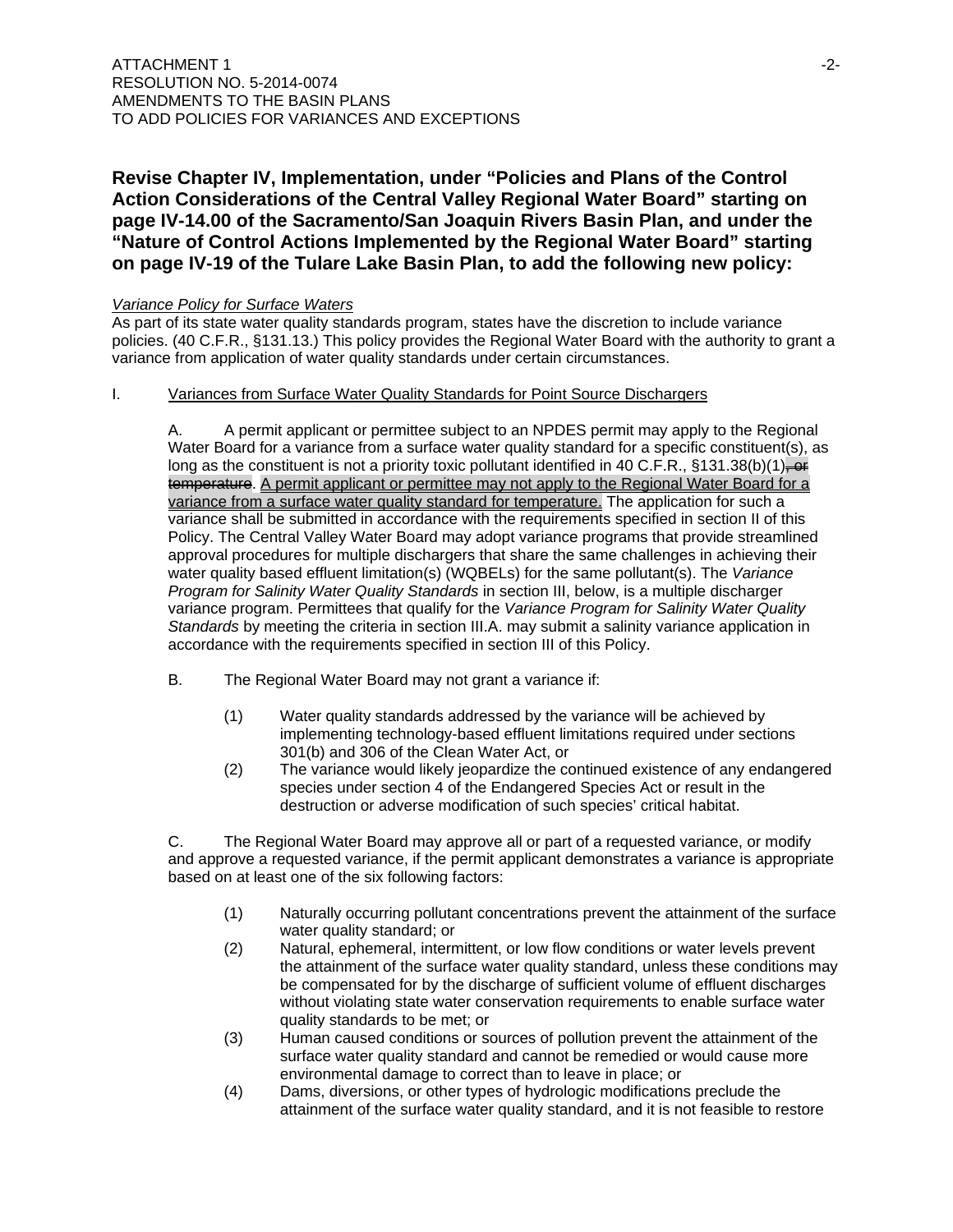the waterbody to its original condition or to operate such modification in a way that would result in the attainment of the surface water quality standard; or

- (5) Physical conditions related to the natural features of the waterbody, such as the lack of a proper substrate, cover, flow, depth, pools, riffles, and the like, unrelated to water quality preclude attainment of aquatic life protection of surface water quality standards; or
- (6) Controls more stringent than those required by sections 301(b) and 306 of the Clean Water Act would result in substantial and widespread economic and social impact.

D. In making a determination on a variance application that is based on factor (3) in paragraph C above, the Regional Water Board may consider the following:

- (1) Information on the type and magnitude of adverse or beneficial environmental impacts, including the net impact on the receiving water, resulting from the proposed methodologies capable of attaining the adopted or proposed WQBEL.
- (2) Other relevant information requested by the Regional Water Board or supplied by the applicant or the public.

E. In making a determination on a variance application that is based on factor (6) in paragraph C. above, the Regional Water Board may consider the following:

- (1) The cost and cost-effectiveness of pollutant removal by implementing the methodology capable of attaining the adopted or proposed WQBEL for the specific constituent(s) for which a variance is being requested.
- (2) The reduction in concentrations and loadings of the pollutant(s) in question that is attainable by source control and pollution prevention efforts as compared to the reduction attainable by use of the methodology capable of attaining the adopted or proposed WQBEL.
- (3) The overall impact of attaining the adopted or proposed WQBEL and implementing the methodologies capable of attaining the adopted or proposed WQBEL.
- (4) The technical feasibility of installing or operating any of the available methodologies capable of attaining the WQBEL for which a variance is sought.
- (5) Other relevant information requested by the Regional Water Board or supplied by the applicant or the public.

F. A determination to grant or deny a requested variance shall be made in accordance with the procedures specified in section II, below. Procedures specified in section III, below, will be used for applicants that qualify for the *Variance Program for Salinity Water Quality Standards*.

G. A variance applies only to the permit applicant requesting the variance and only to the constituent(s) specified in the variance application.

H. A variance or any renewal thereof shall be for a time as short as feasible and shall not be granted for a term greater than ten years.

I. Neither the filing of a variance application nor the granting of a variance shall be grounds for the staying or dismissing of, or a defense in, a pending enforcement action. A variance shall be prospective only from the date the variance becomes effective.

J. A variance shall conform to the requirements of the State Water Board's *Antidegradation Policy* (State Water Board Resolution 68-16).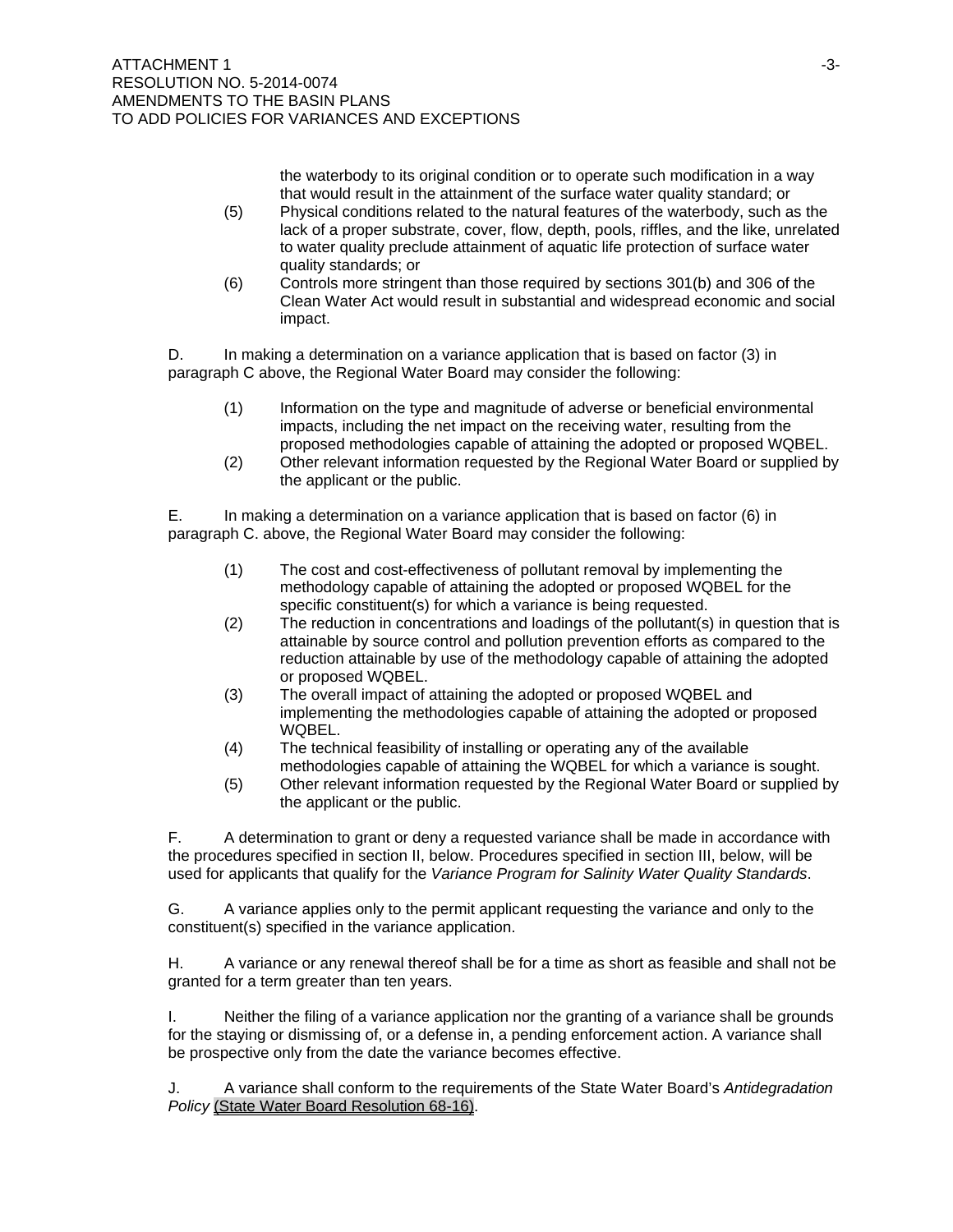### II. Variance Application Requirements and Processes

A. An application for a variance from a surface water quality standard for a specific constituent(s) subject to this Policy may be submitted at any time after the permittee determines that it is unable to meet a WQBEL or proposed WQBEL based on a surface water quality standard, and/or an adopted wasteload allocation. The variance application may be submitted with the renewal application (i.e., report of waste discharge) for a NPDES permit. If the permittee is seeking to obtain a variance after a WQBEL has been adopted into a NPDES permit, the WQBEL shall remain in effect until such time that the Regional Water Board makes a determination on the variance application.

B. The granting of a variance by the Regional Water Board is a discretionary action subject to the requirements of the California Environmental Quality Act. As such, the Regional Water Board may require the variance applicant to prepare such documents as are necessary so that the Regional Water Board can ensure that its action complies with the requirements set forth in the California Environmental Quality Act, or the Regional Water Board may use any such documents that have been prepared and certified by another state or local agency that address the potential environmental impacts associated with the project and the granting of a variance.

- C. A complete variance application must contain the following:
	- (1) Identification of the specific constituent(s) and water quality standard(s) for which a variance is sought;
	- (2) Identification of the receiving surface water, and any available information with respect to receiving water quality and downstream beneficial uses for the specific constituent;
	- (3) Identification of the WQBEL(s) that is being considered for adoption, or has been adopted in the NPDES permit;
	- (4) List of methods for removing or reducing the concentrations and loadings of the pollutants with an assessment of technical effectiveness and the costs and costeffectiveness of these methods. At a minimum, and to the extent feasible, the methods must include source control measures, pollution prevention measures, facility upgrades and end-of-pipe treatment technology. From this list, the applicant must identify the method(s) that will consistently attain the WQBELs and provide a detailed discussion of such methodologies;
	- (5) Documentation of at least one of the following over the next ten years. Documentation that covers less than ten years will limit the maximum term that the Regional Water Board can consider for the variance:
		- (i) That naturally occurring pollutant concentrations prevent the attainment of the surface water quality standard or
		- (ii) That natural, ephemeral, intermittent, or low flow conditions or water levels prevent the attainment of the surface water quality standard, unless these conditions may be compensated for by the discharge of sufficient volume of effluent discharges to enable surface water quality standards to be met; or
		- (iii) That human caused conditions or sources of pollution prevent the attainment of the surface water quality standard from which the WQBEL is based, and it is not feasible to remedy the conditions or sources of pollution; or
		- (iv) That dams, diversions, or other types of hydrologic modifications preclude the attainment of the surface water quality standard from which the WQBEL is based, and it is not feasible to restore the water body to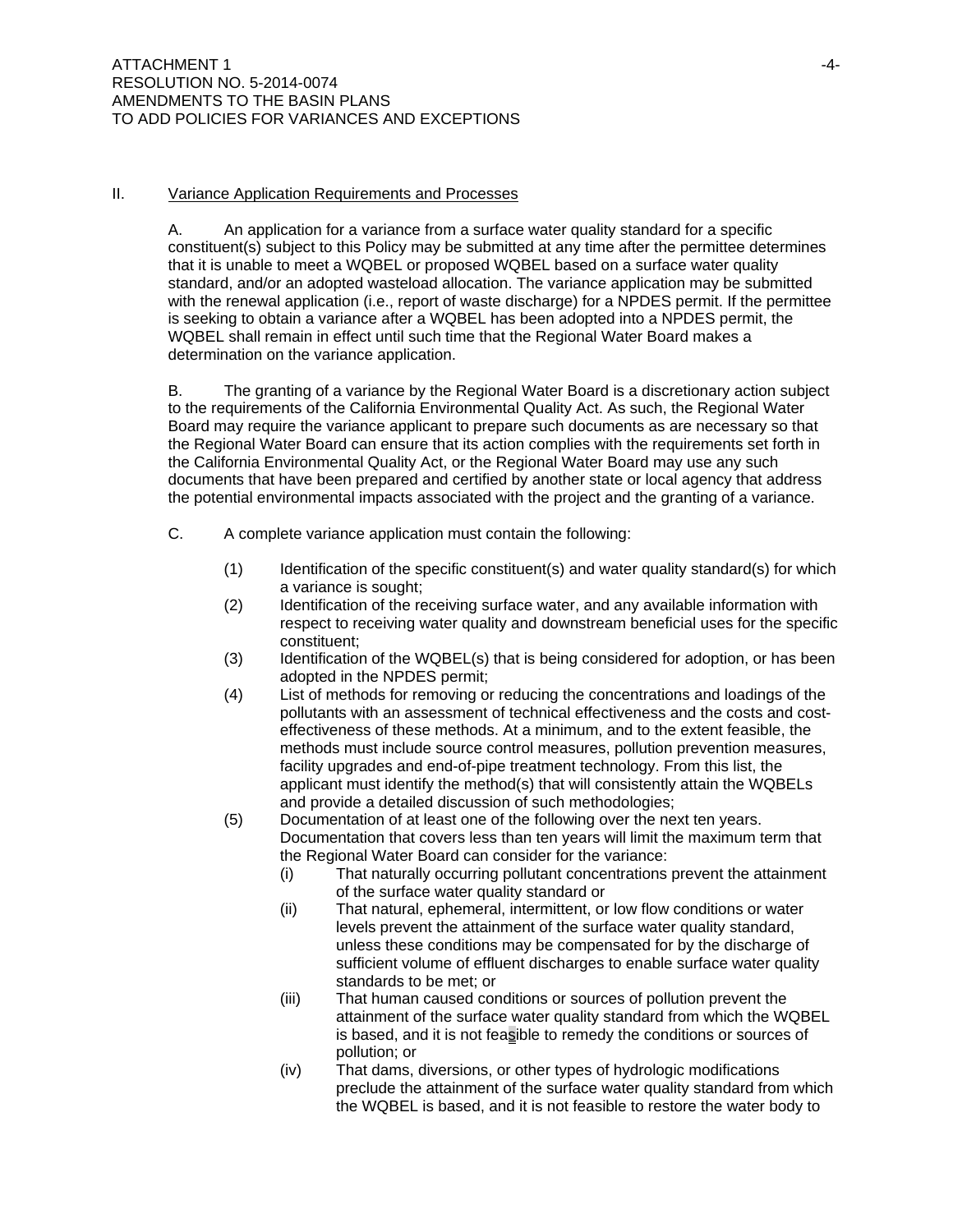its original condition or to operate such modification in a way that would result in attainment of the surface water quality standard; or

- (v) Physical conditions related to the natural features of the water body, such as the lack of a proper substrate, cover, flow, depth, pools, riffles, and the like, unrelated to water quality, preclude attainment of aquatic life protection of surface water quality standards from which the WQBEL is based; or
- (vi) That installation and operation of each of the available methodologies capable of attaining the WQBEL would result in substantial and widespread economic and social impact.
- (6) Documentation that the permittee has reduced, or is in the process of reducing, to the maximum extent practicable, the discharge of the pollutant(s) for which a variance is sought through implementation of local pretreatment, source control, and pollution prevention efforts; and,
- (7) A detailed discussion of a proposed interim discharge limitation(s) that represents the highest level of treatment that the permittee can consistently achieve during the term of the variance. Such discussion shall also identify and discuss any drought, water conservation, and/or water recycling efforts that may cause certain constituents in the effluent to increase, or efforts that will cause certain constituents in the effluent to decrease with a sufficient amount of certainty. When the permittee proposes an interim discharge limitation(s) that is higher than the current level of the constituent(s) in the effluent due to the need to account for drought, water conservation or water recycling efforts, the permittee must provide appropriate information to show that the increase in the level for the proposed interim discharge limitation(s) will not adversely affect beneficial uses, is consistent with state and federal antidegradation policies (State Water Board Resolution No. 68-16 and 40 C.F.R., § 131.12.), and is consistent with anti-backsliding provisions specified in section 402(o) of the Clean Water Act. If the permittee indicates that certain constituents in the effluent are likely to decrease during the term of the variance due to recycling efforts or management measures, then the proposed interim discharge limitation(s) shall account for such decreases.
- (8) Copies of any documents prepared and certified by another state or local agency pursuant to Public Resources Code section 21080 et seq.; or, such documents as are necessary for the Regional Water Board to make its decision in compliance with Public Resources Code section 21080 et seq.

D. Within 60 days of the receipt of a variance application, the Regional Water Board shall determine that the variance application is complete, or specify in writing any additional relevant information, which is deemed necessary to make a determination on the variance request. Such additional information shall be submitted by the applicant within a time period agreed upon by the applicant and the Regional Water Board Executive Officer. Failure of an applicant to submit any additional relevant information requested by the Regional Water Board Executive Officer within the agreed upon time period may result in the denial of the variance application.

E. The Regional Water Board shall provide a copy of the variance application to USEPA Region 9 within 30 days of finding that the variance application is complete.

F. Within a reasonable time period after finding that the variance application is complete, the Regional Water Board shall provide public notice, request comment, and schedule and hold a public hearing on the variance application. When the variance application is submitted with the NPDES permit renewal application (i.e., report of waste discharge), the notice, request for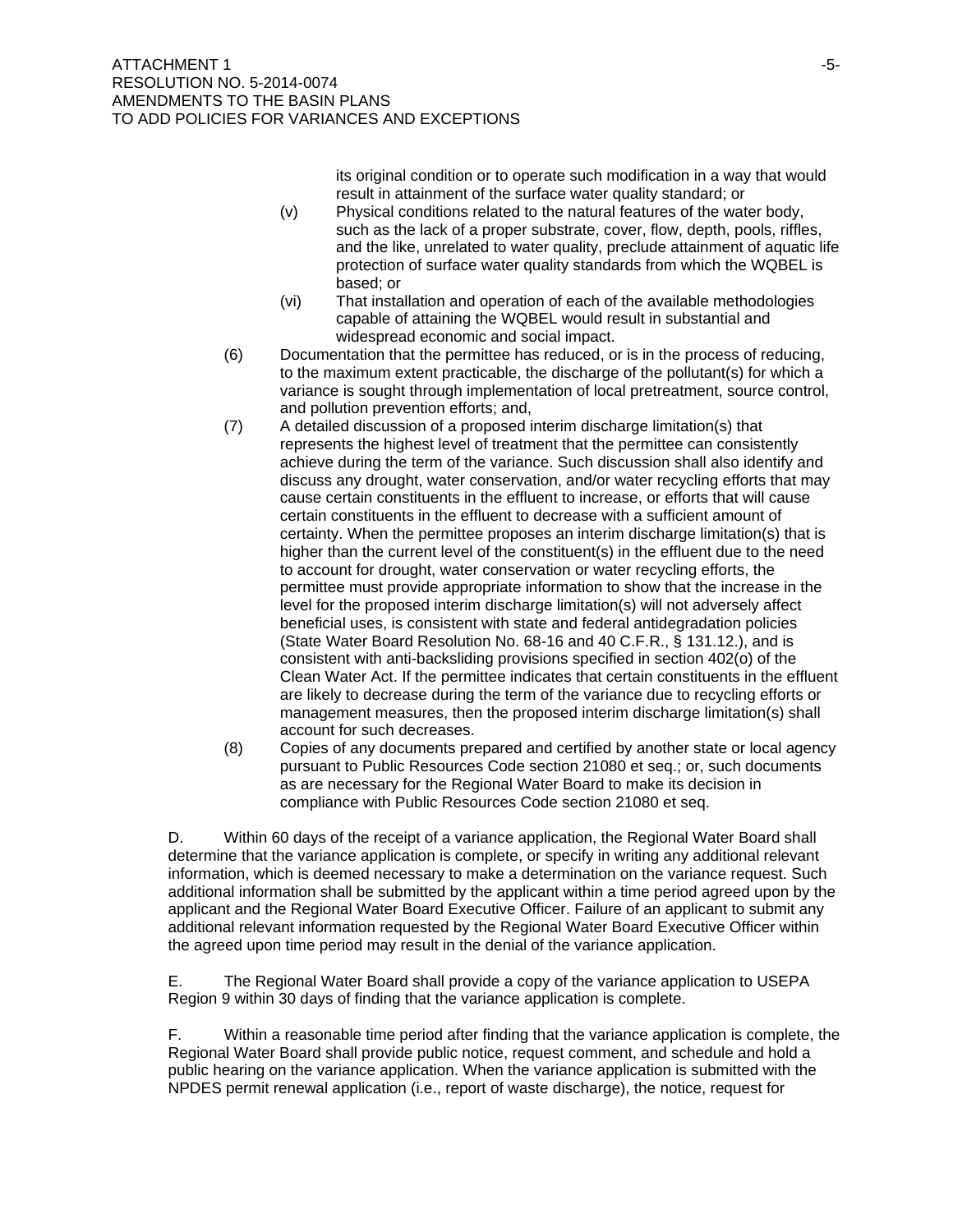comment and public hearing requirement on the variance application may be conducted in conjunction with the Regional Water Board's process for the renewal of the NPDES permit.

G. The Regional Water Board may approve the variance, either as requested, or as modified by the Regional Water Board. The Regional Water Board may take action to approve a variance and renew and/or modify an existing NPDES permit as part of the same Board meeting. The permit shall contain all conditions needed to implement the variance, including, at a minimum, all of the following:

- (1) An interim effluent limitation for the constituent(s) for which the variance is sought. The interim effluent limitation(s) must be consistent with the current level of the constituent(s) in the effluent and may be lower based on anticipated improvement in effluent quality. The Regional Water Board may consider granting an interim effluent limitation(s) that is higher than the current level if the permittee has demonstrated that drought, water conservation, and/or water recycling efforts will cause the quality of the effluent to be higher than the current level and that the higher interim effluent limitation will not adversely affect beneficial uses. When the duration of the variance is shorter than the duration of the permit, compliance with effluent limitations sufficient to meet the water quality criterion upon the expiration of the variance shall be required;
- (2) A requirement to prepare and implement a pollution prevention plan pursuant to Water Code section 13263.3 to address the constituent(s) for which the variance is sought;
- (3) Any additional monitoring that is determined to be necessary by the Regional Water Board to evaluate the effects on the receiving water body of the variance from water quality standards;
- (4) A provision allowing the Regional Water Board to reopen and modify the permit based on any revision to the variance made by the Regional Water Board during the next revision of the water quality standards or by EPA upon review of the variance; and
- (5) Other conditions that the Regional Water Board determines to be necessary to implement the terms of the variance.

H. The variance, as adopted by the Regional Water Board in section G, is not in effect until it is approved by U.S. EPA.

I. Permit limitations for a constituent(s) contained in the applicant's permit that are in effect at the time of the variance application shall remain in effect during the consideration of a variance application for that particular constituent(s).

J. The permittee may request a renewal of a variance in accordance with the provisions contained in paragraphs A, B and C and this section. For variances with terms greater than the term of the permit, an application for renewal of the variance may be submitted with the renewal application for the NPDES permit in order to have the term of the variance begin concurrent with the term of the permit. The renewal application shall also contain information concerning its compliance with the conditions incorporated into its permit as part of the original variance and shall include information to explain why a renewal of the variance is necessary. As part of its renewal application, a permittee shall also identify all efforts the permittee has made, and/or intends to make, towards meeting the standard(s). Renewal of a variance may be denied if the permittee did not comply with any of the conditions of the original variance.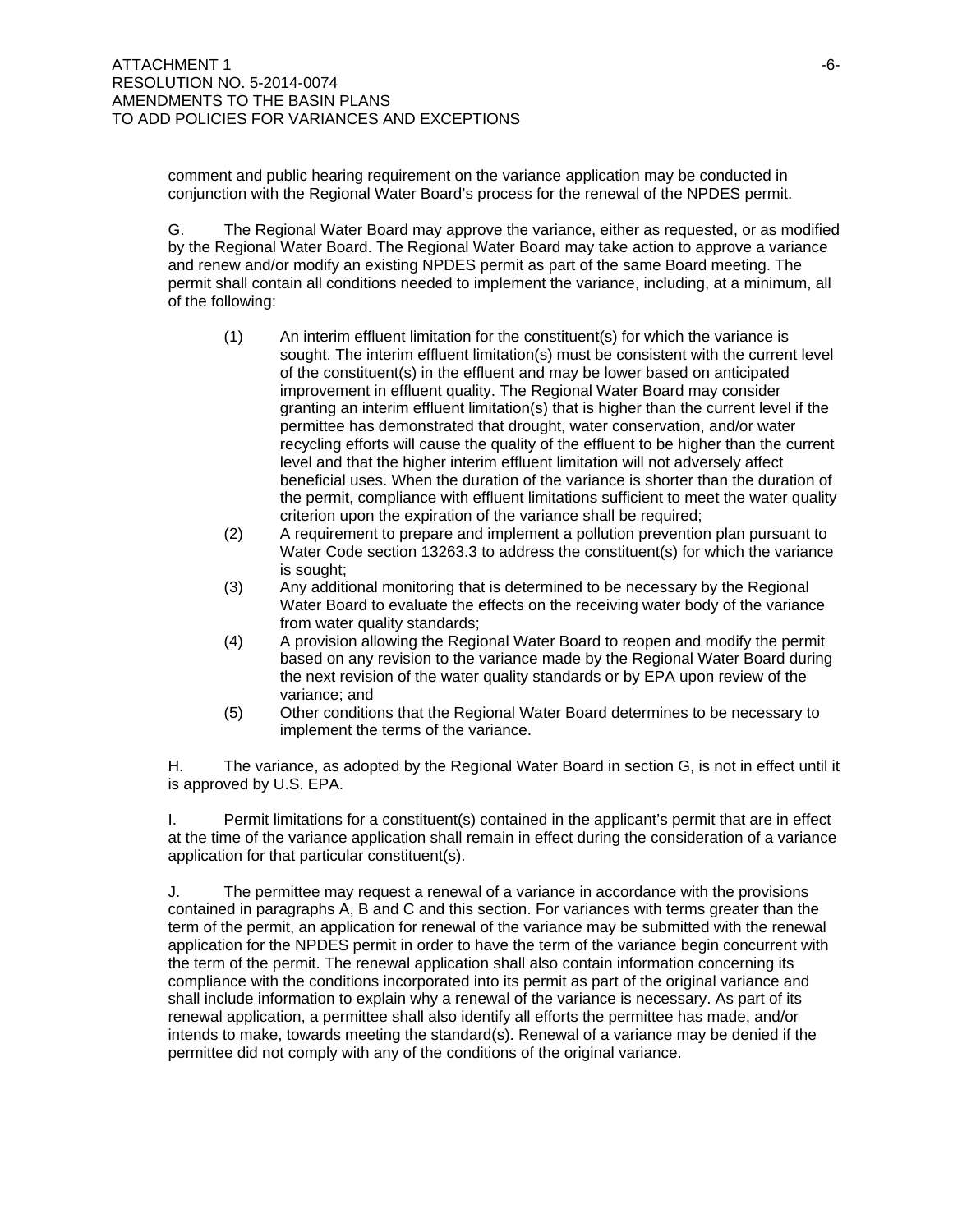K. All variances and supporting information shall be submitted by the Regional Water Board to the U.S. EPA Regional Administrator within 30 days of the date of the Regional Water Board's final variance decision for approval and shall include the following:

- (1) The variance application and any additional information submitted to the Regional Water Board;
- (2) Any public notices, public comments, and records of any public hearings held in conjunction with the request for the variance;
- (3) The Regional Water Board's final decision; and
- (4) Any changes to NPDES permits to include the variance.

L. All variances shall be reviewed during the Regional Water Board's triennial review process of this Basin Plan. For variances with terms that are greater than the term of the permit, the Regional Water Board may also review the variance upon consideration of the permit renewal.

### III. Variance Program for Salinity Water Quality Standards

The State Water Board and the Regional Water Board recognize that salt is impacting beneficial uses in the Central Valley and management of salinity in surface and ground waters is a major challenge for dischargers. In response, the Water Boards initiated the Central Valley Salinity Alternatives for Long-Term Sustainability (CV-SALTS) in 2006. The State Water Board *Recycled Water Policy* requires the development of salt and nutrient management plans protective of ground water and submittal of these plans to the Regional Water Board by May 2016. These plans are to become the basis of basin plan amendments to be considered by the Regional Water Board by May 2017. CV-SALTS is the stakeholder effort working to develop comprehensive salt and nitrate management plans (SNMPs) that will satisfy the Recycled Water Policy's salt and nutrient management plans. CV-SALTS is undertaking technical work to analyze salt and nitrate conditions in surface and ground water in the Central Valley, identify implementation measures, and develop monitoring strategies to ensure environmental and economic sustainability. The technical work under development includes developing the models for loading and transport of salt, development and evaluation of effective management practices, and implementing activities to ensure beneficial uses are protected. Participation by all stakeholders is necessary to assure that the work is scientifically justified, supported by broad stakeholder representation, and completed in a timely fashion. The Regional Water Board has indicated its support for the comprehensive effort through CV-SALTS in Resolutions R5-2006-0024, R5-2010-0024, and R5- 2013-0149 and the March 2010 Memorandum of Agreement between the Regional Water Board, the Central Valley Salinity Coalition and the State Water Board.

A. During the development and initial implementation of the SNMPs by CV-SALTS, permittees who qualify may apply for a variance from salinity water quality standards if they have or will have WQBELs for salinity that they are unable to meet by submitting a salinity variance application. The *Salinity Variance Program* as described specifically herein is for municipal and domestic wastewater dischargers that have or will implement local pretreatment, source control, and pollution prevention efforts to reduce the effluent concentrations of salinity constituents and are now faced with replacing the municipal water supply with a better quality water or installing costly improvements, such as membrane filtration treatment technology, such that widespread social and economic impacts are expected consistent with the justification provided for the case study cities in the *Staff Report for the Amendments to the Water Quality Control Plan for the Sacramento River and San Joaquin River Basins and the Water Quality Control Plan for the Tulare Lake Basin to add Policies for Variances from Surface Water Quality Standards for Point Source Dischargers, Variance Program for Salinity, and Exception from Implementation of Water Quality Objectives for Salinity, June 2014.* Consistent with the planned development and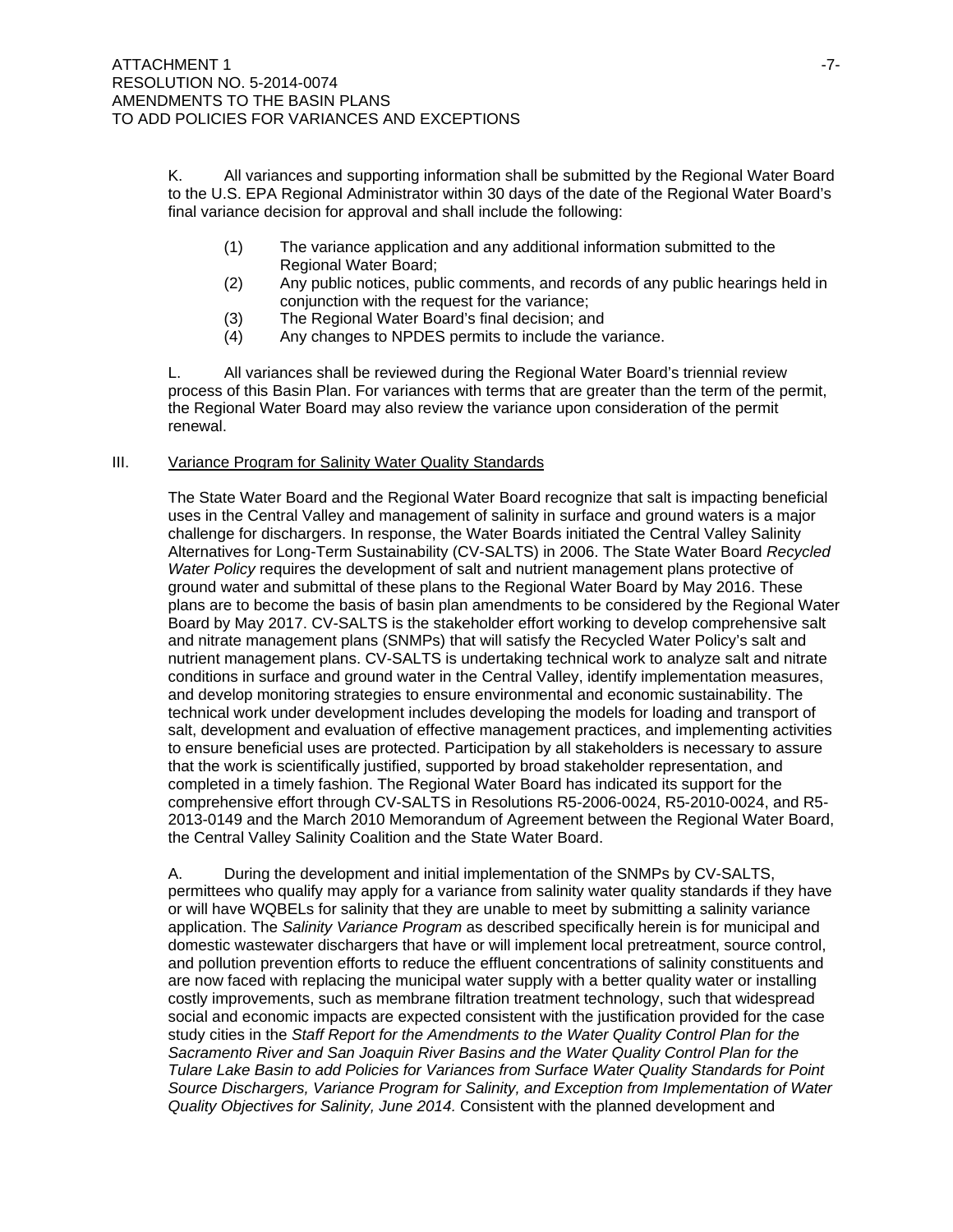implementation of the SNMPs, no salinity variance under this section shall be approved after 30 June 2019. For the purposes of the *Salinity Variance Program*, salinity water quality standards are defined to only include water quality standards for the following constituents: electrical conductivity, total dissolved solids, chloride, sulfate and sodium.

B. An application for a variance for a specific salinity water quality standard may be submitted at any time after the permittee determines that it is unable to meet a WQBEL or proposed WQBEL based on a salinity water quality standard. Preferably, the salinity variance application should be submitted with the renewal application (i.e., report of waste discharge) for a NPDES permit. If the permittee is seeking to obtain a variance after a WQBEL has been adopted into a NPDES permit, the WQBEL shall remain in effect until such time that the Regional Water Board makes a determination on the variance application.

C. An application for variance from WQBELs based on a salinity water quality standard must contain the following:

- (1) Identification of the salinity constituents for which the variance is sought;
- (2) Identification of the receiving surface water, and any available information with respect to receiving water quality and downstream beneficial uses for the specific constituent;
- (3) Identification of the WQBEL that is being considered for adoption, or has been adopted in the NPDES permit;
- (4) A description of salinity reduction/elimination measures that have been undertaken as of the application date, if any;
- (5) A Salinity Reduction Study Work Plan, which at a minimum must include the following:
	- (i) Data on current influent and effluent salinity concentrations,
	- (ii) Identification of known salinity sources,
	- (iii) Description of current plans to reduce/eliminate known salinity sources,
	- (iv) Preliminary identification of other potential sources,
	- (v) A proposed schedule for evaluating sources,
	- (vi) A proposed schedule for identifying and evaluating potential reduction, elimination, and prevention methods.
- (6) An explanation of the basis for concluding that there are no readily available or cost-effective methodologies available to consistently attain the WQBELs for salinity.
- (7) A detailed discussion explaining why the permittee's situation is similar to or comparable with the case studies supporting the *Salinity Variance Program* identified in the *Staff Report for the Amendments to the Water Quality Control Plan for the Sacramento River and San Joaquin River Basins and the Water Quality Control Plan for the Tulare Lake Basin to add Policies for Variances from Surface Water Quality Standards for Point Source Dischargers, Variance Program for Salinity, and Exception from Implementation of Water Quality Objectives for Salinity, June 2014*.
- (8) A detailed discussion of proposed interim discharge limitation(s) that represents the highest level of treatment that the permittee can consistently achieve during the term of the variance. If the permittee indicates that certain constituents in the effluent are likely to decrease during the term of the variance due to efforts, then the proposed interim discharge limitation(s) shall account for such decreases.
- (9) Documentation of the applicant's active participation in CV-SALTS as indicated by a letter of support from CV-SALTS.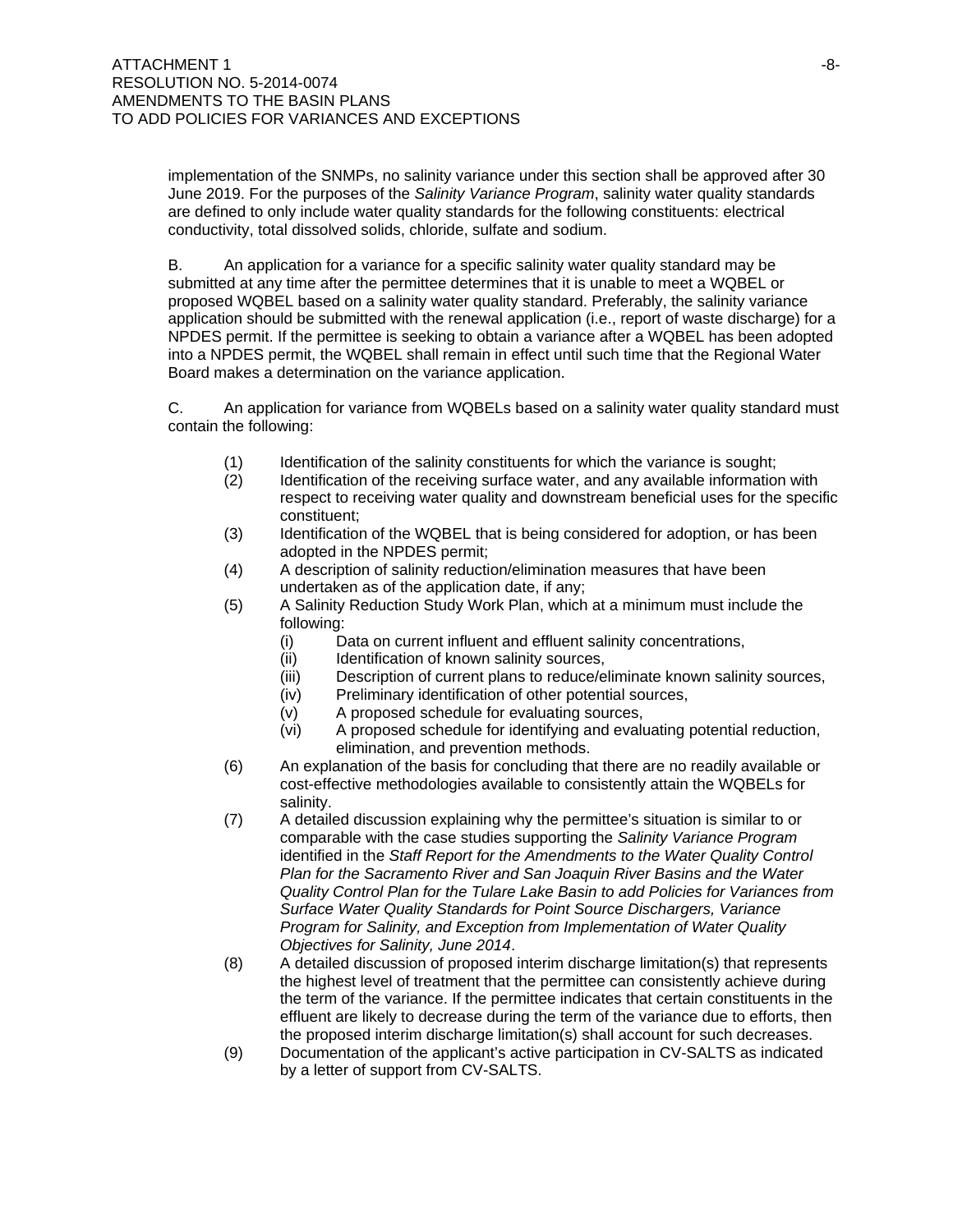(10) A detailed plan of how the applicant will continue to participate in CV-SALTS and how the applicant will contribute to the development and implementation of the SNMPs.

D. After the receipt of a variance application for salinity, the Regional Water Board shall determine whether the variance application is complete and whether the permittee qualifies for consideration of the variance, or specify in writing any additional relevant information that is deemed necessary to make a determination on the salinity variance request. Such additional information shall be submitted by the applicant within a time period agreed upon by the applicant and the Regional Water Board Executive Officer. Failure of an applicant to submit any additional relevant information requested by the Regional Water Board Executive Officer within the time period specified by the Executive Officer may result in the denial of the variance application for salinity.

E. After determining that the variance application for salinity is complete, the Regional Water Board shall provide notice, request comment, and schedule and hold a public hearing on the variance application for salinity. When the variance application is submitted with the NPDES permit renewal application (i.e., report of waste discharge), the notice, request for comment and public hearing requirement on the variance application may be conducted in conjunction with the Regional Water Board's process for the renewal of the NPDES permit.

F. The Regional Water Board may approve a salinity variance, either as requested, or as modified by the Regional Water Board, after finding that the permittee qualifies for the salinity variance, the attainment of the WQBEL is not feasible, the permittee has implemented or will implement feasible salinity reduction/elimination measures and the permittee continues to participate in CV-SALTS consistent with the demonstrations based on the case studies identified in the *Staff Report for the Amendments to the Water Quality Control Plan for the Sacramento River and San Joaquin River Basins and the Water Quality Control Plan for the Tulare Lake Basin to add Policies for Variances from Surface Water Quality Standards for Point Source Dischargers, Variance Program for Salinity, and Exception from Implementation of Water Quality Objectives for Salinity, June 2014*. The Regional Water Board may take action to approve a variance and issue a new, or reissue or modify an existing NPDES permit as part of the same Board meeting. The permit shall contain all conditions needed to implement the variance, including, at a minimum, all of the following:

- (1) The interim effluent limitation(s) that are determined to be attainable during the term of the variance. When the duration of the variance is shorter than the duration of the permit, compliance with effluent limitations sufficient to meet the water quality criterion upon the expiration of the variance shall be required;
- (2) A requirement to implement the Salinity Reduction Study Work Plan submitted with the variance application as required by paragraph C.5, above;
- (3) A requirement to participate in CV-SALTS and contribute to the development and implementation of the SNMPs in accordance with the plan required by paragraph C.10, above.
- (4) Any additional monitoring that is determined to be necessary to evaluate the effects on the receiving water body of the variance from water quality standards;
- (5) A provision allowing the Regional Water Board to reopen and modify the permit based on any revision to the variance made by the Regional Water Board during the next revision of the water quality standards;
- (6) Other conditions that the Regional Water Board determines to be necessary to implement the terms of the variance.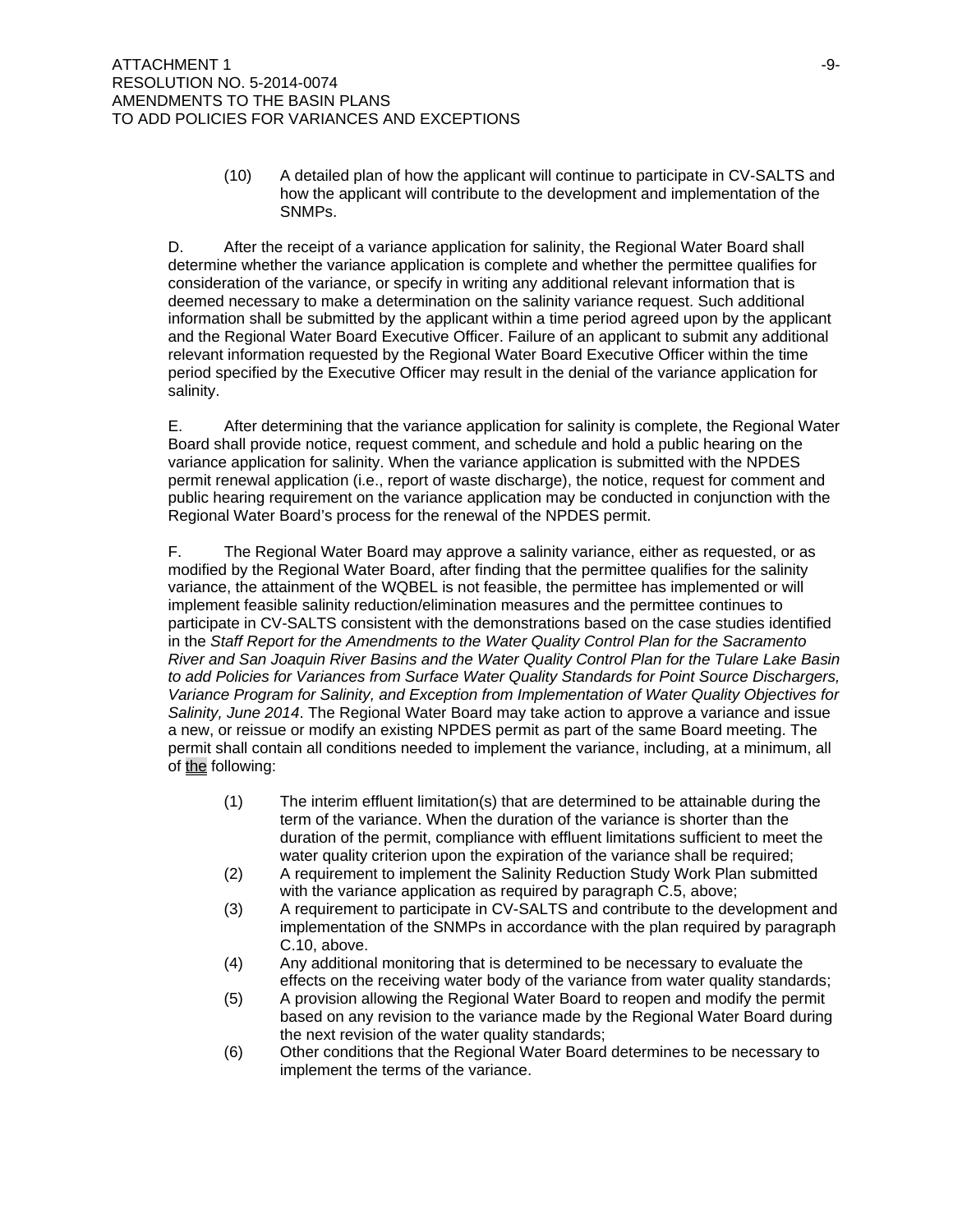G. Permit limitations for a substance contained in the applicant's permit that are in effect at the time of the variance application shall remain in effect during the consideration of the variance application for that particular substance.

H. The permittee may request a renewal of a salinity variance in accordance with the provisions contained in paragraphs B and C of this section. For variances with terms greater than the term of the permit, an application for renewal of the salinity variance may be submitted with the renewal application for the NPDES permit in order to have the term of the variance begin concurrent with the term of the permit. The renewal application shall also contain information concerning its compliance with the conditions incorporated into its permit as part of the original variance, and shall include information to explain why a renewal of the variance is necessary. As part of its renewal application, a permittee shall also identify all efforts the permittee has made, and/or intends to make, towards meeting the standard. Renewal of a variance may be denied if the permittee did not comply with the conditions of the original variance.

I. All variances shall be reviewed during the Regional Water Board's triennial review process of this Basin Plan. For variances with terms that are greater than the term of the permit, the Regional Water Board may also review the variance upon consideration of the permit renewal.

## **Revise Chapter IV, Implementation, under "Policies and Plans" of the "Control Action Considerations of the Central Valley Regional Water Board" starting on page IV-14.00 of the Sacramento/San Joaquin Rivers Basin Plan, and under the "Salinity" section starting on page IV-5 of the Tulare Lake Basin Plan, to add the following new policy:**

### *Limited-Term Exceptions from Basin Plan Provisions and Water Quality Objectives for Groundwater and for non-NPDES Dischargers to Surface Waters*

Pursuant to Water Code sections 13050 and 13240 et seq., the Regional Water Board has adopted beneficial use designations and water quality objectives that apply to surface and ground waters in the basins covered by this Basin Plan as well as programs of implementation. The Central Valley Salinity Alternatives for Long-Term Sustainability (CV-SALTS) is a stakeholder effort to develop comprehensive salt and nitrate management plans (SNMPs) by May 2016 that is expected to result in basin plan amendments that will be considered by the Regional Water Board by May 2017. CV-SALTS is undertaking technical work to analyze salt and nitrate conditions in surface and ground water in the Central Valley, identify implementation measures, and develop monitoring strategies to ensure environmental and economic sustainability. The technical work under development includes developing the models for loading and transport of salt, development and evaluation of effective management practices, and implementing activities to ensure beneficial uses are protected. Participation by all stakeholders is necessary to ensure that the work is scientifically justified, supported by broad stakeholder representation, and completed in a timely fashion. The Regional Water Board has indicated its support for the comprehensive effort through CV-SALTS in Resolutions R5-2006-0024, R5-2010-0024, and R5-2013-0149 and the March 2010 Memorandum of Agreement between the Regional Water Board, the Central Valley Salinity Coalition and the State Water Board. The Regional Water Board finds that it is reasonable to grant exceptions to the discharge requirements related to the implementation of water quality objectives for salinity for non-NPDES dischargers to surface water, and for discharges to groundwater in order to allow for development and implementation of the SNMPs.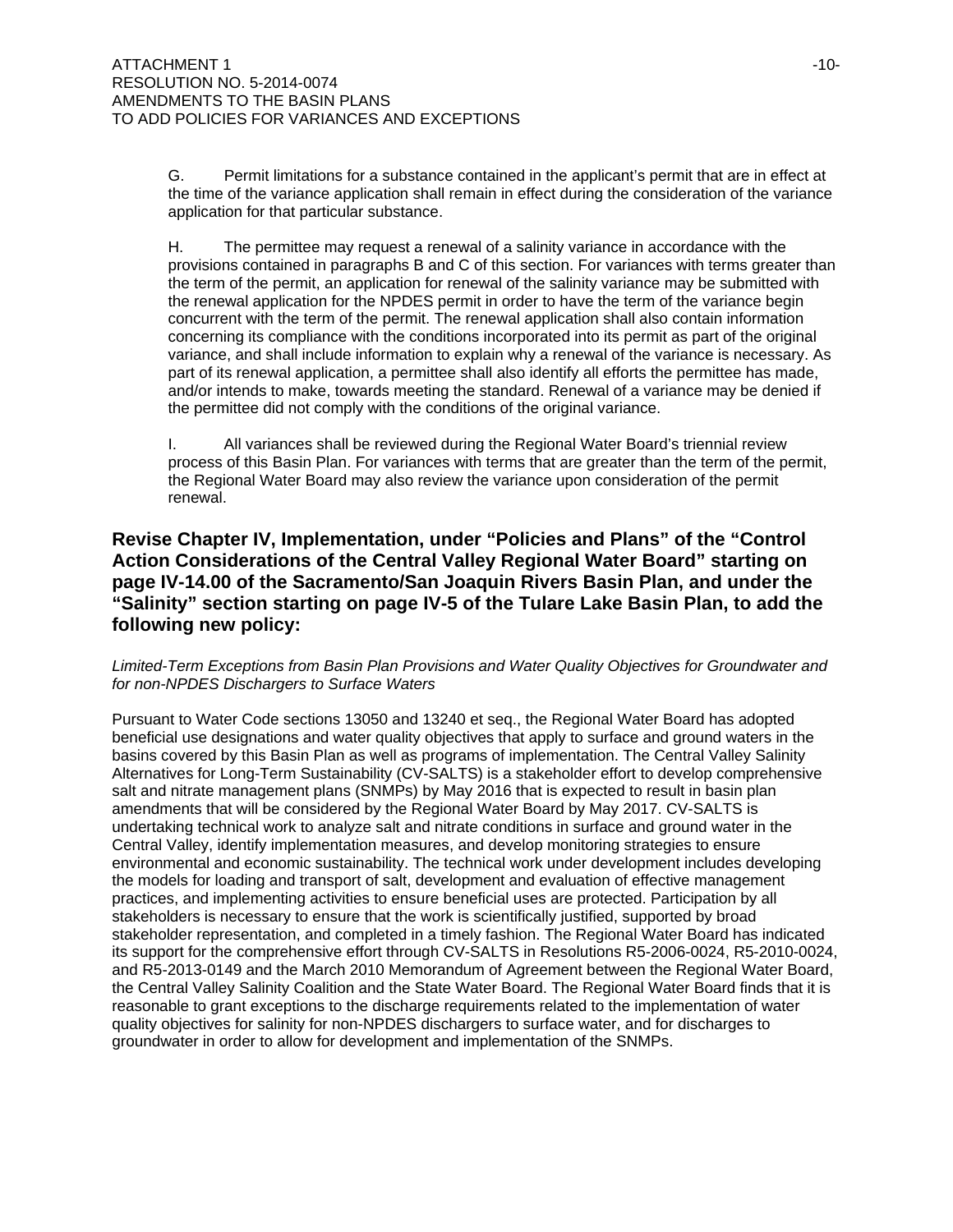### ATTACHMENT 1 and the control of the control of the control of the control of the control of the control of the control of the control of the control of the control of the control of the control of the control of the contro RESOLUTION NO. 5-2014-0074 AMENDMENTS TO THE BASIN PLANS TO ADD POLICIES FOR VARIANCES AND EXCEPTIONS

### Exception to Discharge Requirements Related to the Implementation of Water Quality Objectives for Salinity

1. Any person<sup>1</sup> subject to waste discharge requirements and/or conditional waivers issued pursuant to Water Code 13269 that are not also NPDES permits may apply to the Regional Water Board for an exception to discharge requirements from the implementation of water quality objectives for salinity. The exception may apply to the issuance of effluent limitations and/or groundwater limitations that implement water quality objectives for salinity in groundwater, or to effluent limitations and/or surface water limitations that implement water quality objectives for salinity in surface water. For the purposes of this Program, salinity and its constituents include, and are limited to, the following: electrical conductivity, total dissolved solids, chloride, sulfate and sodium. The application for such an exception(s) shall be submitted in accordance with the requirements specified in paragraph 8, below.

2. An exception to discharge requirements from the implementation of water quality objectives for salinity imposed as limitations in either waste discharge requirements and/or conditional waivers that are not also NPDES permits shall be set for a term not to exceed ten years. For exception terms greater than five years, the Regional Water Board will review the exception five years after approval to confirm that the exception should proceed for the full term. The Regional Water Board review will be conducted during a public hearing. An exception may be renewed beyond the initial term if the SNMPs are still under development, and if a renewal application is submitted in accordance with the requirements specified in paragraph 8, below. A renewal must be considered during a public hearing held in accordance with paragraph 10, below.

3. The Regional Water Board will consider granting an exception to the implementation of water quality objectives for salinity under this Program if the applicant is actively participating in CV-SALTS as indicated by the letter required under paragraph 8.e., below.

4. When granting an exception to the implementation of water quality objectives for salinity under this Program, the Regional Water Board shall consider including an interim performance-based effluent limitation and/or groundwater limitation that provides reasonable protection of the groundwater or the receiving water, where appropriate. When establishing such a limitation, the Regional Water Board shall take into consideration increases in salinity concentrations due to drought, water conservation, and/or water recycling efforts that may occur during the term of the exception granted.

5. When granting an exception to the implementation of water quality objectives for salinity under this Program, the Regional Water Board shall require the discharger to prepare and implement a Salinity Reduction Study Work Plan, or a salinity-based watershed management plan. A Salinity Reduction Study Work Plan shall at a minimum include the following:

- a. Data on current influent and effluent salinity concentrations;
- b. Identification of known salinity sources;
- c. Description of current plans to reduce/eliminate known salinity sources;
- d. Preliminary identification of other potential sources;
- e. A proposed schedule for evaluating sources; and
- f. A proposed schedule for identifying and evaluating potential reduction, elimination, and prevention methods.

A salinity-based watershed management plan shall at a minimum include the following<sup>2</sup>:

 $\overline{a}$  $1$  The term "person" includes, but is not limited to, "any city, county, district, the state, and the United States, to the extent authorized by federal law." (Wat. Code, § 13050, subd. (c).)

 $2$  A salinity-based watershed management plan prepared to meet requirements contained within adopted waste discharge requirements, such as those contained in MRP Order R5-2012-0116, Appendix MRP-1,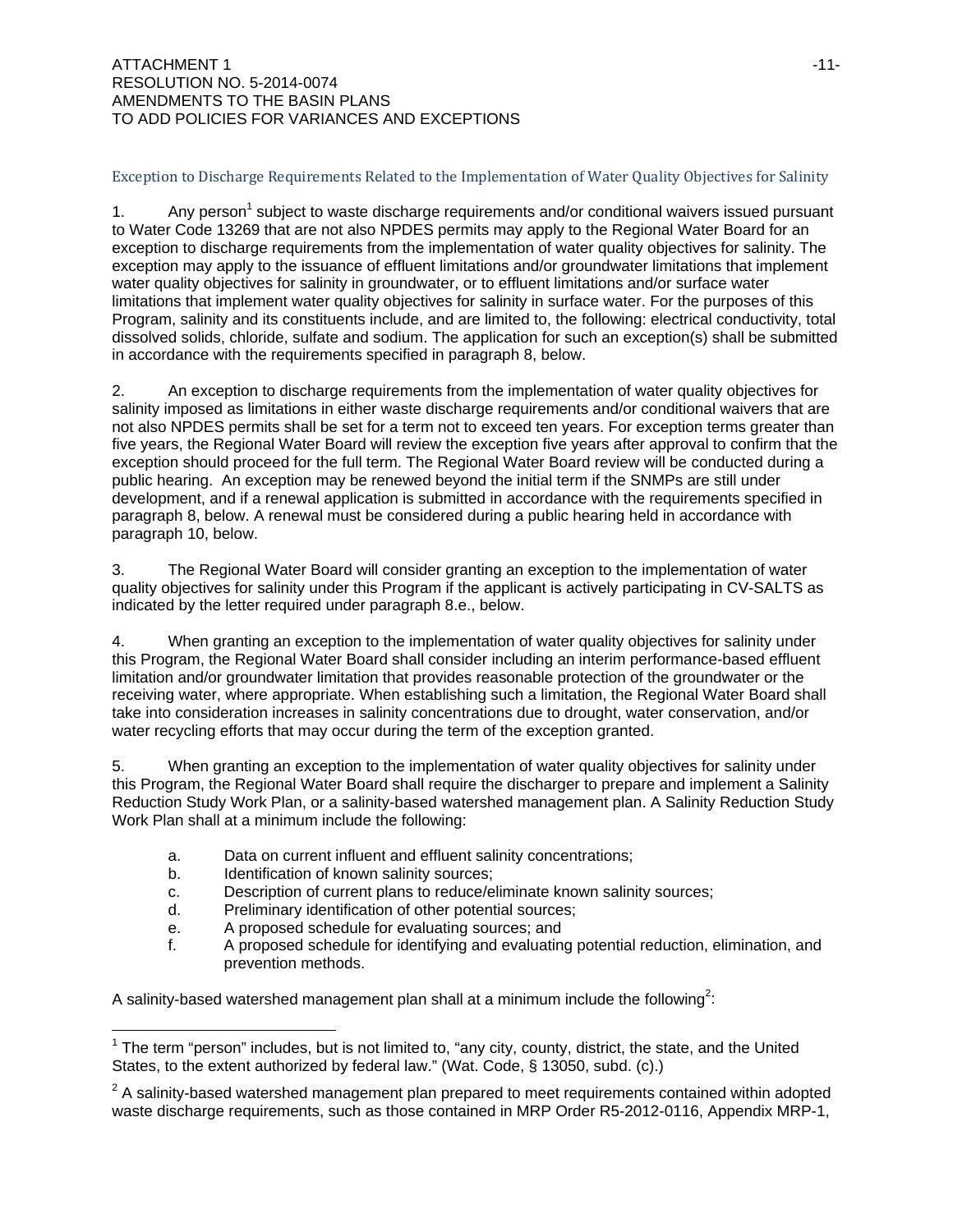- a. A discussion of the physical conditions that affect surface water or groundwater in the management plan area, including land use maps, identification of potential sources of salinity, baseline inventory of identified existing management practices in use, and a summary of available surface and/or groundwater quality data;
- b. A management plan strategy that includes a description of current management practices being used to reduce or control known salinity sources;
	- c. Monitoring methods;
	- d. Data evaluation; and,
	- e. A schedule for reporting management plan progress.

6. When granting an exception to the implementation of water quality objectives under this Program, the Regional Water Board will include a requirement to participate in CV-SALTS and contribute to the development and implementation of the SNMPs in accordance with the plan submitted under paragraph 8.f, below.

7. The granting of an exception to the implementation of water quality objectives for salinity under this Program by the Regional Water Board is a discretionary action subject to the requirements of the California Environmental Quality Act. As such, the Regional Water Board may require the applicant for the exception to prepare such documents as are necessary so that the Regional Water Board can ensure that its action complies with the requirements set forth in the California Environmental Quality Act or the Regional Water Board may use any such documents that have been prepared and certified by another state or local agency that address the potential environmental impacts associated with the project and the granting of an exception from implementation of water quality objectives for salinity in groundwater and/or surface water.

8. A person seeking an exception to the implementation of water quality objectives for salinity under this Program must submit an application to the Regional Water Board. The person's request shall include the following:

- a. An explanation/justification as to why the exception is necessary, and why the discharger is unable to ensure consistent compliance with existing effluent and/or groundwater/surface water limitations associated with salinity constituents at this time;
- b. A description of salinity reduction/elimination measures that the discharger has undertaken as of the date of application, or a description of a salinity-based watershed management plan and progress of its implementation;
- c. A description of any drought impacts, irrigation, water conservation and/or water recycling efforts that may be causing or cause the concentration of salinity to increase in the effluent, discharges to receiving waters, or in receiving waters;
- d. Copies of any documents prepared and certified by another state or local agency pursuant to Public Resources Code section 21080 et seq.; or, such documents as are necessary for the Regional Water Board to make its decision in compliance with Public Resources Code section 21080 et seq.
- e. Documentation of the applicant's active participation in CV-SALTS as indicated by a letter of support from CV-SALTS.
- f. A detailed plan of how the applicant will continue to participate in CV-SALTS and how the applicant will contribute to the development and implementation of the SNMPs.

 $\overline{a}$ 

and that is approved by the Executive Officer of the Regional Water Board may be used in lieu of new requirements identified here.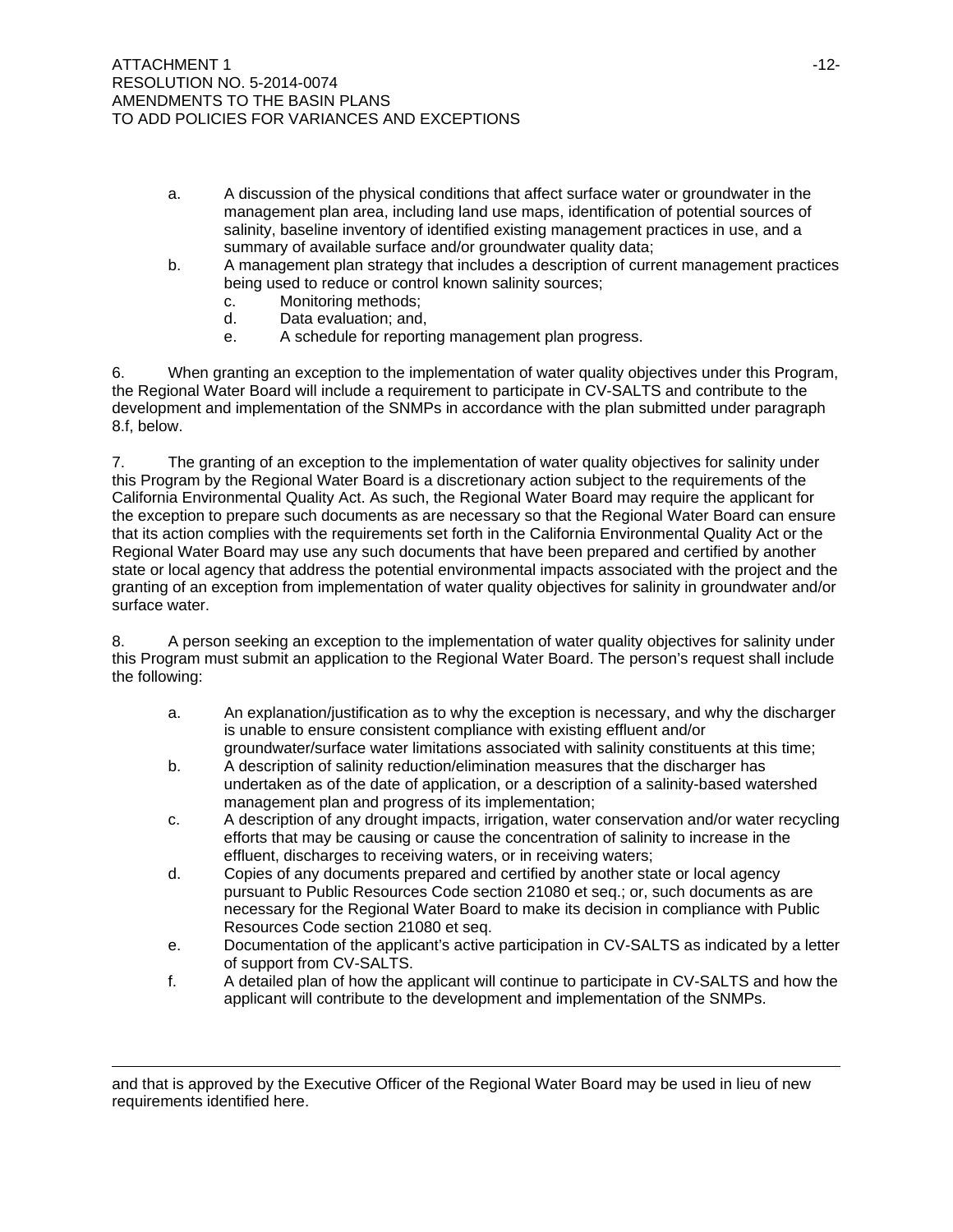9. Upon receipt of an application for an exception to the implementation of water quality objectives for salinity under this Program, the Regional Water Board shall determine that the exception application is complete, or specify in writing any additional relevant information, which is deemed necessary to make a determination on the exception request. Failure of an applicant to submit any additional relevant information requested by the Regional Water Board Executive Officer within the applicable time period may result in the denial of the exception application.

10. Within a reasonable time period after determining that the exception application is complete, the Regional Water Board shall provide notice, request comment, and schedule and hold a public hearing on the application within a timely manner. The notice and hearing requirements shall comply with those set forth in Water Code section 13167.5. The exception shall be issued through a resolution or special order that amends applicable waste discharge requirements and/or conditional waiver requirements.

11. There will be no new salinity exceptions and salinity exceptions will not be renewed after 30 June 2019.

# **Revise Page IV-3 of the Tulare Lake Basin Plan under the heading of "Irrigated Agriculture" as follows:**

• Agricultural drainage may be discharged to surface waters provided it does not exceed 1,000 umhos/cm EC, 175 mg/l chloride, nor 1 mg/l boron. Other requirements also apply. An exception from the EC and/or the chloride limit for agricultural drainage discharged to surface waters may be permitted consistent with the *Program for Exception from Implementation of Water Quality Objectives for Salinity*.

# **Revise Page IV-10 of the Tulare Lake Basin Plan under the heading of "Discharges to Navigable Waters" in the "Municipal and Domestic Wastewater" section, as follows:**

- The maximum electrical conductivity (EC) of a discharge shall not exceed the quality of the source water plus 500 micromhos per centimeter or 1,000 micromhos per centimeter, whichever is more stringent. When the water is from more than one source, the EC shall be a weighted average of all sources.
- Discharges shall not exceed an EC of 1,000 micromhos per centimeter, a chloride content of 175 mg/l, or a boron content of 1.0 mg/l.
- An exception from the EC and/or the chloride limitations identified here may be granted for municipal and domestic wastewater discharges to navigable waters if a variance is granted pursuant to the *Variance Policy for Surface Water*.

# **Revise Page IV-11 of the Tulare Lake Basin Plan under the heading of "Discharges to Land" in the "Municipal and Domestic Wastewater" section, as follows:**

• The incremental increase in salts from use and treatment must be controlled to the extent possible. In most circumstances, Tthe maximum EC shall not exceed the EC of the source water plus 500 micromhos/cm. When the source water is from more than one source, the EC shall be a weighted average of all sources. However, under certain circumstances, the Regional Board,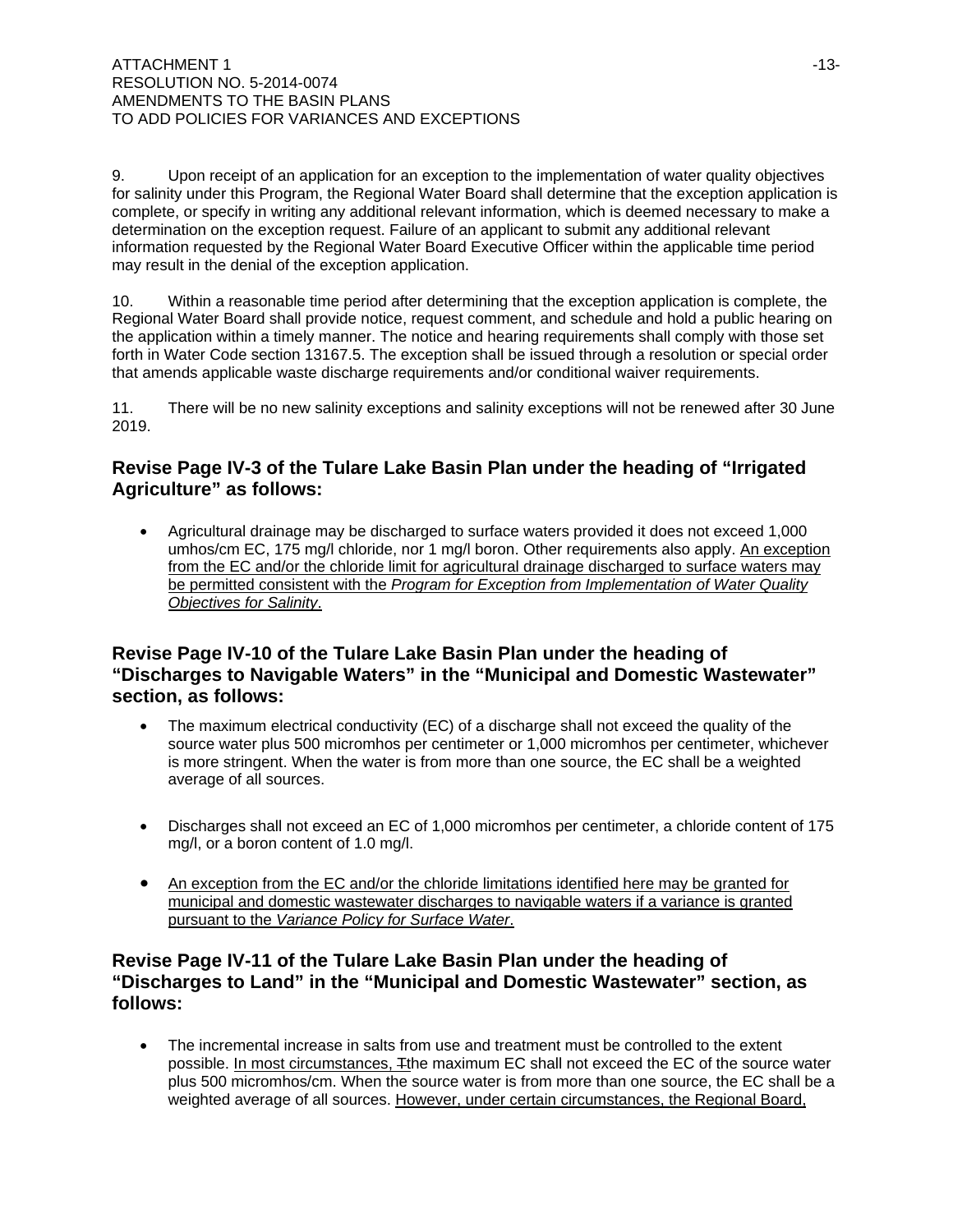upon request of the discharger, may adopt an effluent limit for EC that allows EC in the effluent to exceed the source water by more than 500 µmhos/cm. This request will be granted consistent with the Policy for Exception from Implementation of Water Quality Objectives for Salinity. ...

- In the Poso Creek Subarea, discharges shall not exceed 1,000 micromhos/cm EC, 200 mg/l chlorides, and 1.0 mg/l boron. …
- In the White Wolf Subarea, for areas overlying Class I irrigation water, discharges shall not exceed 1,000 umhos/cm EC, 175 mg/l chlorides; 60 percent sodium, and 1.0 mg/l boron. For areas overlying Class II or poorer irrigation water, discharges shall not exceed 2,000 umhos/cm EC, 350 mg/l chlorides, 75 percent sodium, and 2 mg/l boron. In areas where ground water would be Class I except for the concentration of a specific constituent, only that constituent will be allowed to exceed the specified limits for Class I water. In no case shall any constituent be greater than those limits specified for areas overlying Class II irrigation water. …
- Discharges to areas that may recharge to good quality ground waters shall not exceed an EC of 1,000 micromhos per centimeter, a chloride content of 175 mg/l, or a boron content of 1.0 mg/l.
- An exception from the EC and/or the chloride limit for discharges to land may be permitted consistent with the *Program for Exception from Implementation of Water Quality Objectives for Salinity*.

## **Revise Page IV-13 of the Tulare Lake Basin Plan under the heading of "Industrial Wastewater", as follows:**

Generally, the effluent limits established for municipal waste discharges will apply to industrial wastes. Industrial dischargers shall be required to:

…

5. Limit the increase in EC of a point source discharge to surface water or land to a maximum of 500 umhos/cm. A lower limit may be required to assure compliance with water quality objectives.

 An exception to this EC limit may be permitted for industrial sources when the discharger technically demonstrates that allowing a greater net incremental increase in EC will result in lower mass emissions of salt and in conservation of water, provided that beneficial uses are protected.

An exception may also be permitted for food processing industries that discharge to land and exhibit a disproportionate increase in EC of the discharge over the EC of the source water due to unavoidable concentrations of organic dissolved solids from the raw food product, provided that beneficial uses are protected. Exceptions shall be based on demonstration of best available technology and best management practices that control inorganic dissolved solids to the maximum extent feasible.

Cull fruits and wastes from food processing generally are voluminous and may have a high water content like winery wastes. Provision should be made for thin spreading of such materials on the fields, followed promptly by disking into the soil.

An exception from the EC limit may also be permitted consistent with the *Program for Exception from Implementation of Water Quality Objectives for Salinity.*